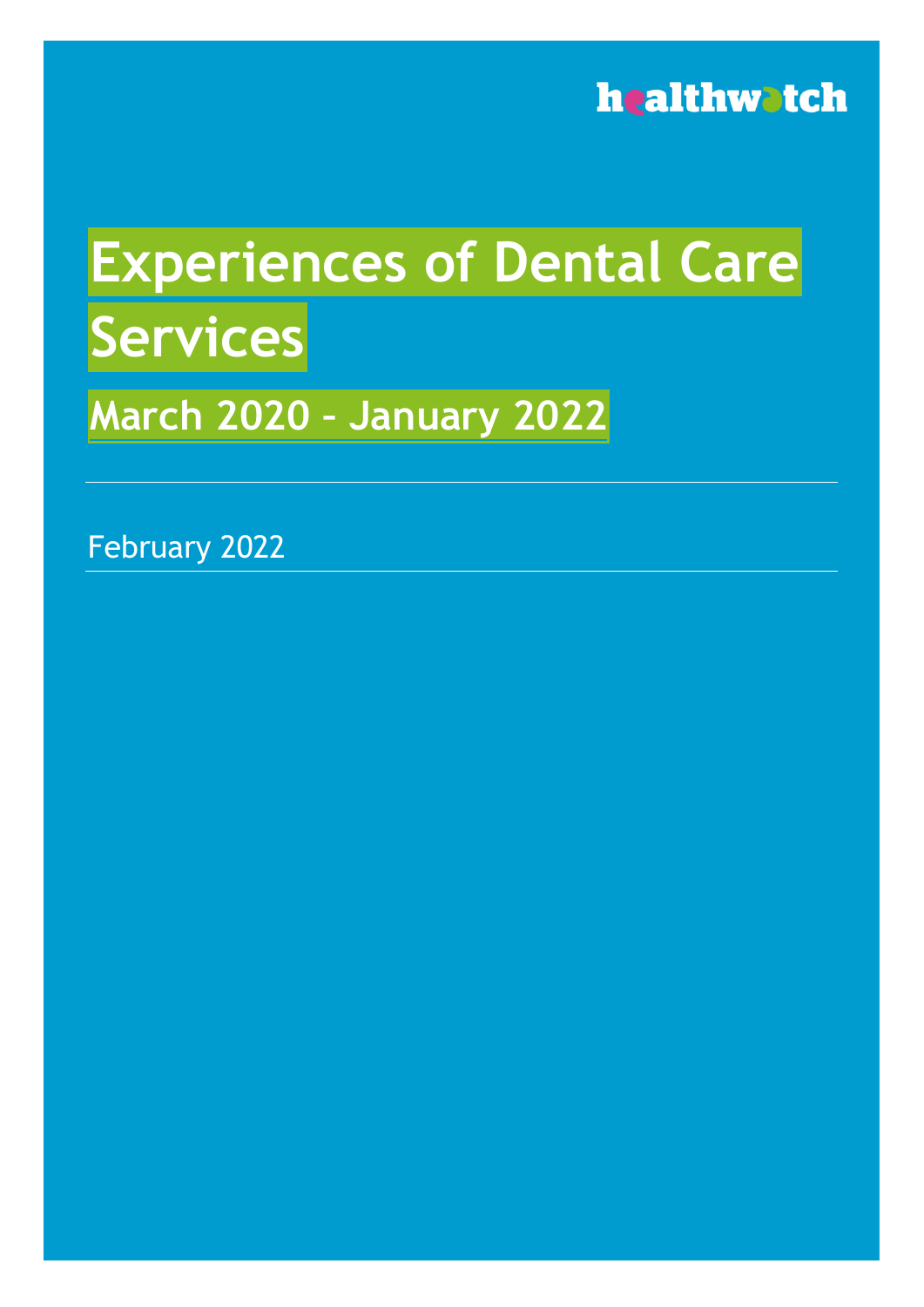## **Contents**

| <b>Executive Summary</b>        | 3  |
|---------------------------------|----|
| Introduction                    | 3  |
| Aim of study                    | 4  |
| Methodology                     | 4  |
| <b>Survey Findings</b>          | 5  |
| <b>Dental Practices' Survey</b> | 20 |
| <b>Conclusions</b>              | 24 |
| <b>Next Steps</b>               | 25 |
| Acknowledgements                | 25 |
| Appendix 1 - Demographics       | 26 |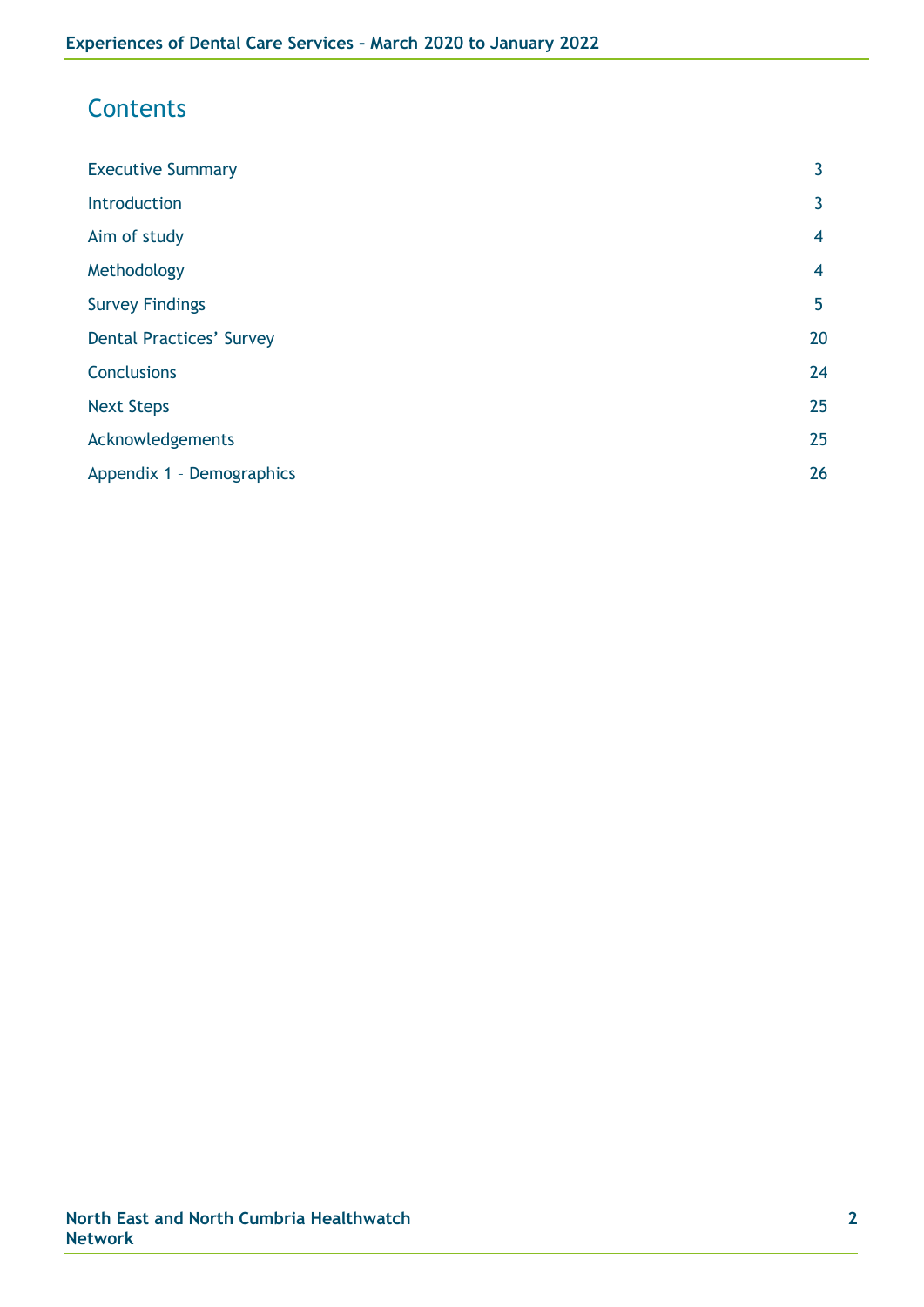## **Executive summary**

This report is the collation of identical surveys of the public undertaken by eight local Healthwatch in North East England from late November 2021 until early January 2022 to discover their experiences of accessing and using NHS dental services.

During the same period, the local Healthwatch volunteers contacted dental practices in their catchment, with a series of questions, to understand the availability of services.

The results of both the public survey and the dental practices survey for each local Healthwatch have been combined to give a region-wide summary which is reported here.

The report concludes with next steps.

# **Introduction**

The COVID-19 crisis has affected many areas of the NHS. One significant issue that local people have raised is about access to dental care.

Data from the Department of Health, highlights that almost 1,000 dentists working in 2,500 roles across England and Wales left the NHS last year (source: BBC News, January 2022 [https://www.bbc.co.uk/news/uk-59874320\)](https://www.bbc.co.uk/news/uk-59874320). This is having an adverse impact on members of the public being able to see a local dentist for both regular check-ups and where emergency treatment is needed. Not only has this been frustrating, but many people have been left in pain or discomfort as a result. Some Individuals have been offered the option of having private treatment, but this is not affordable for many.

Without an improved access to NHS dental care, not only do people risk facing greater dental problems in the future, but it also puts pressure on overstretched hospitals and GPs. Untreated dental problems can lead to pain, infection and the exacerbation of other health conditions such as heart and lung disease and stroke. This national picture is echoed in the North East of England, and Healthwatch teams have seen a significant increase in people's concerns around seeing a dentist. Throughout 2020 and 2021 the eight local Healthwatch (LHW) organisations in the North East involved in this report were receiving feedback from the public that accessing NHS dental services was very difficult, whether registering with an NHS dentist, getting treatment or even getting treatment at a dental hospital. It also appeared that, even prior to Covid, NHS dentists were only funded to cover 50% of the population. With the need to now have lull time in the consulting room between patients due to Covid safe guidelines there is no longer the capacity within the system to meet this target, let alone deal with the backlog of appointments that didn't go ahead due to the lockdown. Following an initial meeting between Healthwatch Northumberland, Healthwatch North Tyneside, Healthwatch Newcastle, Healthwatch Gateshead and Healthwatch South Tees the opportunity to work collaboratively with Local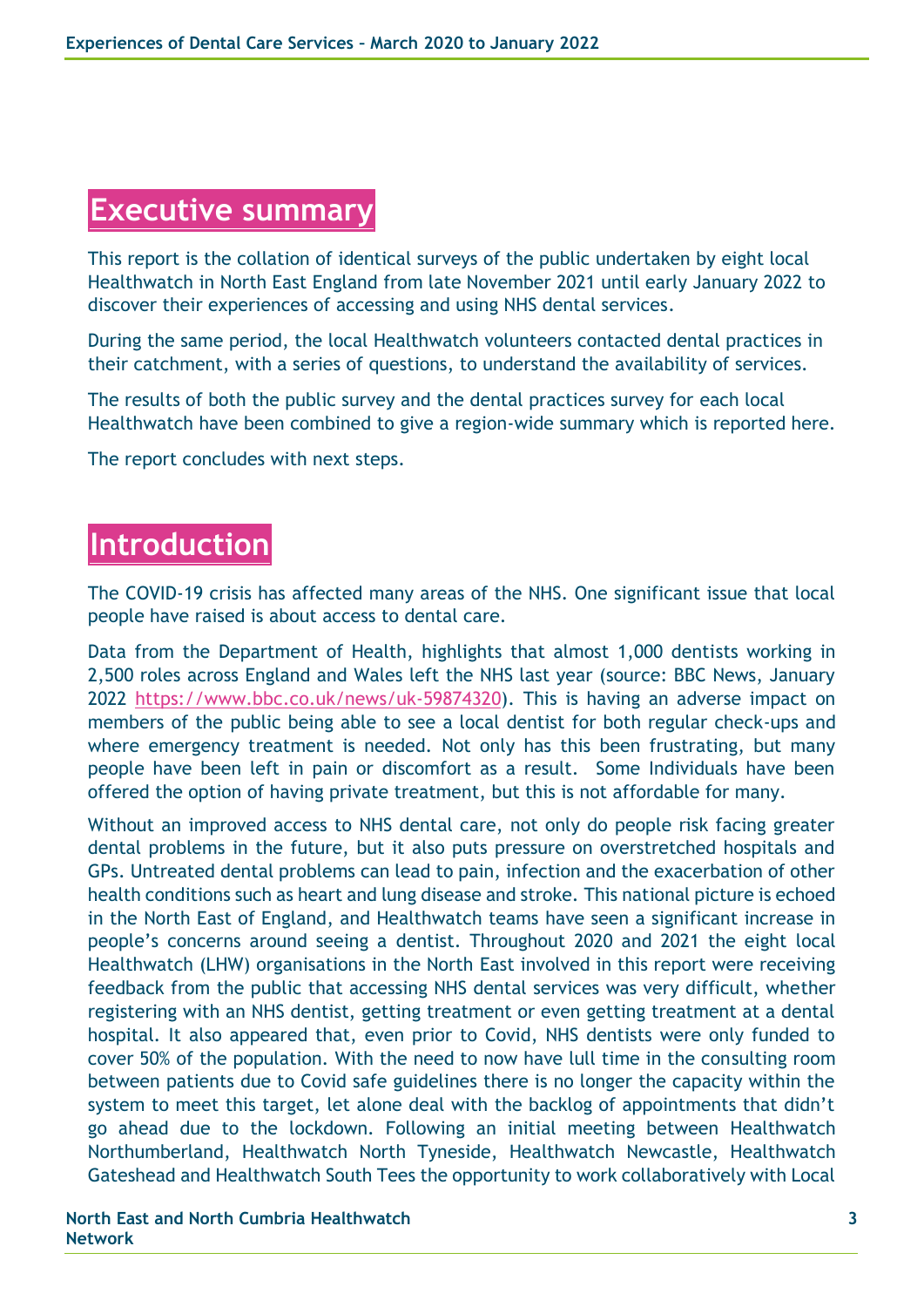Healthwatch partners across the North East was offered to all LHW as collectively we agreed that there is a need for better access, but it needed surveying and reporting both locally and on a regional basis. Three other LHW joined the group: Healthwatch Hartlepool, Healthwatch Stockton-on-Tees and Healthwatch Darlington.

These eight teams from the North East and North Cumbria Healthwatch Network agreed to undertake a joint project to understand the concerns of their respective local communities.

| Participating North East and North Cumbria Network Healthwatch Teams |           |                |                       |  |
|----------------------------------------------------------------------|-----------|----------------|-----------------------|--|
| Gateshead                                                            | Stockton  | Darlington     | <b>South Tees</b>     |  |
| Hartlepool                                                           | Newcastle | Northumberland | <b>North Tyneside</b> |  |

# **Aim of study**

To determine whether accessing NHS dental services is being raised by a small number of people having a problem or whether it is a more widespread issue.

If it is a widespread issue, then to use our findings to:

- Influence the North East and North Cumbria Integrated Care System (NE&NC ICS), local service providers, and NHS England to improve access to NHS dentistry.
- Inform the national picture through sharing our findings with Healthwatch England who are calling for reform of the NHS dental contract alongside the British Dental Association (BDA).
- Support improved information for patients regarding NHS dentistry.

# **Methodology**

Our approach was based on the collective agreement of the eight local Healthwatch detailed in the 'Introduction' section, above. Each local Healthwatch created their own report highlighting feedback from their respective local communities. These can be found on their respective websites.

Healthwatch Northumberland coordinated the project and have produced this combined report, which will be shared with the NE&NC ICS and Healthwatch England. Each local Healthwatch will be responsible for discussions with their own local providers where appropriate.

### Survey for members of the public

An online and paper survey which focused on trying to get treatment, experiences of treatment and asks about NHS and private treatment was launched on 29<sup>th</sup> November 2021. It was distributed through local Healthwatch networks online, at planned engagement events, and with partners. The closing date for the survey was 7<sup>th</sup> January 2022.

**North East and North Cumbria Healthwatch Network**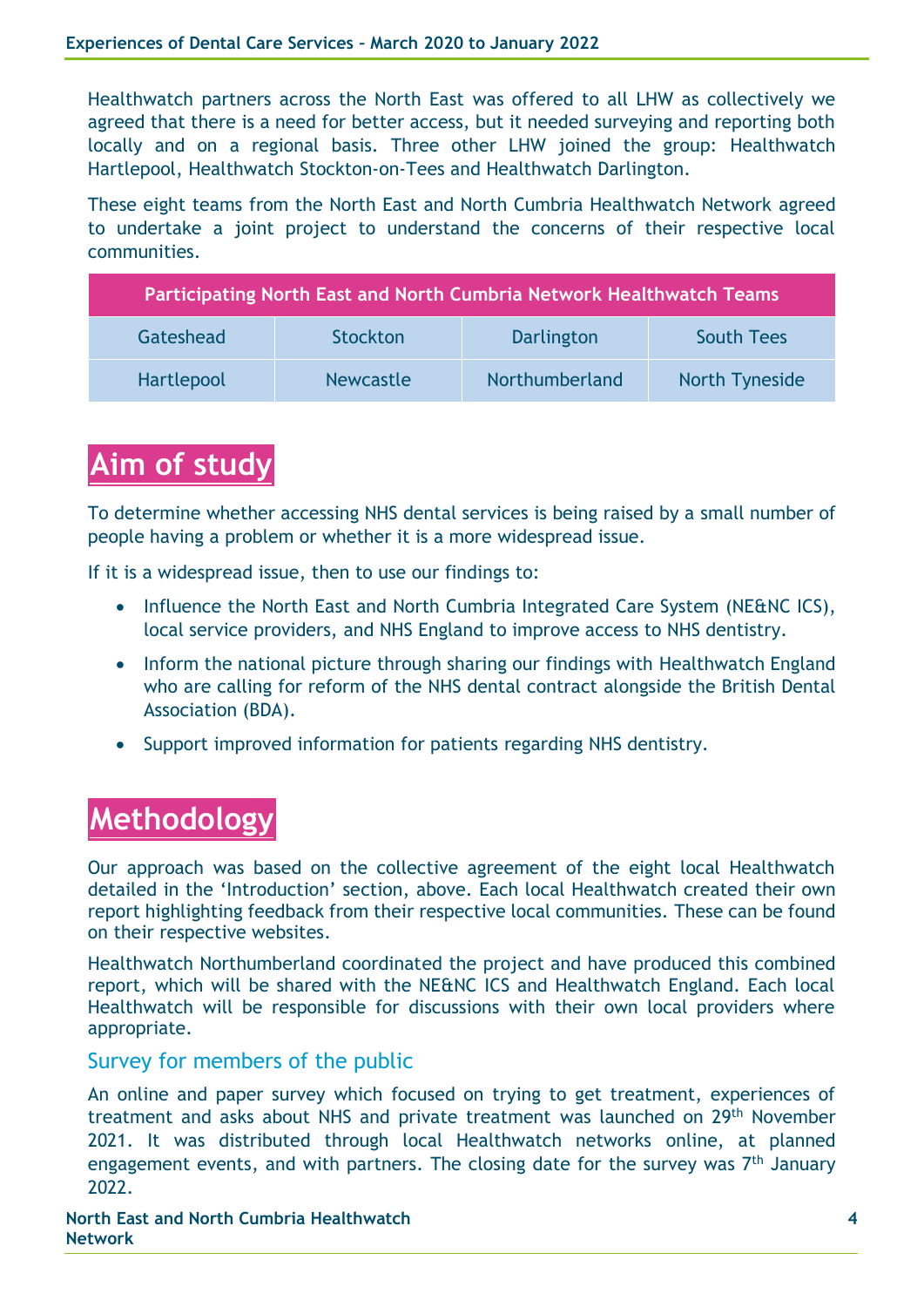Survey participants were invited to take part in one or more of five sections of the survey which were:

- 1. finding a dentist,
- 2. routine check-ups,
- 3. appointments for minor issues,
- 4. urgent appointments, and
- 5. treatment at a dental hospital.

We asked about experiences happening throughout the COVID-19 pandemic period commencing March 2020, to early January 2022. The questions were drafted by Healthwatch North Tyneside, agreed with the collective eight local Healthwatch teams, and tested with volunteers.

A total of 795 people took part in the Local Healthwatch surveys.

### Survey for local dental practices

During the same period, November 2021 to January 2022, our volunteers contacted local dental practices, with a series of questions, to understand the availability of services.

The questions were drafted by Healthwatch Northumberland, agreed with the collective eight local Healthwatch teams, and tested with our volunteers.

36 dental practices responded to our volunteers.

### Public information campaign

The collective Healthwatch involved worked with Local Dentist Committees and the commissioners (NHS England) to develop an information campaign to inform people about getting dental care. Work on this campaign began in December 2021 and North East Healthwatch teams produced a 'myth busting' leaflet, dispelling the most common rumours relating to NHS dentistry. It gives the facts about being registered with a practice, why you may be offered a private appointment, capacity for routine appointments, and what constitutes emergency care. The leaflet can be accessed here: [Dental Myth Busting](https://www.healthwatchdarlington.co.uk/sites/healthwatchdarlington.co.uk/files/Dental-myth-busting-HW-North-East-partnership.pdf)

# **Survey findings**

### **Survey findings: Members of the public**

A total of 795 people took part in the local Healthwatch surveys.

All responses related from experiences happening currently, to experiences which have been ongoing since 2020.

Participants were invited to take part in one or more of five sections of the survey.

1. 52% (413) told us about finding a dentist.

The majority of respondents found it very difficult to find an NHS dentist across the region (Figure 1) despite some people being willing to travel some distance.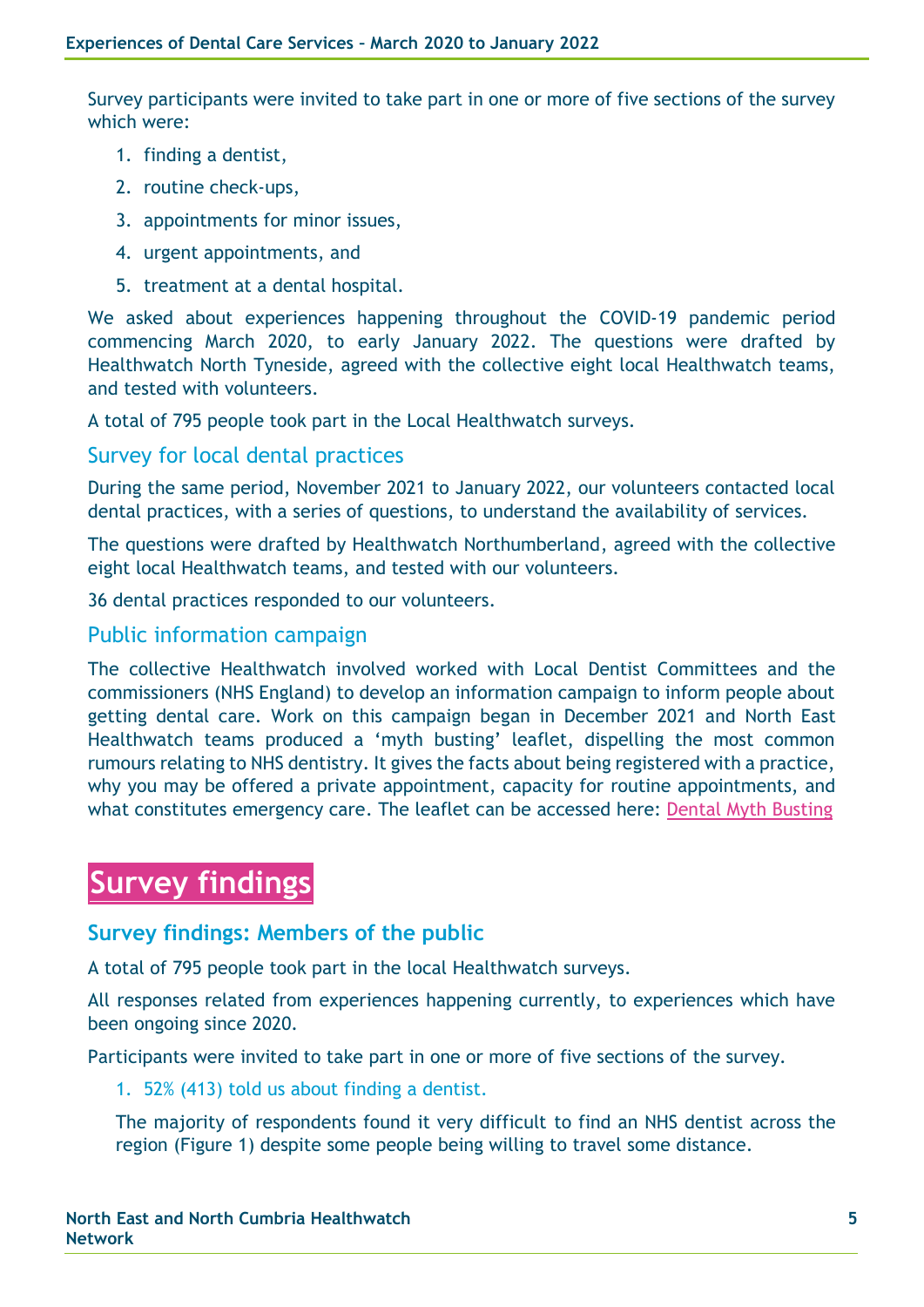

#### *Figure 1.*

In the main, urban based respondents had to travel 4-5 miles to find a dentist, with some being prepared to travel significantly further.

One respondent from Healthwatch (HW) Hartlepool reported travelling a 70-mile round trip to Newcastle to be seen.

*"I live in Middlesbrough but willing to drive around to get seen - phoned Stockton, Billingham, Hartlepool, Redcar, Yarm areas"* HW Stockton-on-Tees respondent.

Respondents living in Northumberland had substantially longer journeys to make due to the rurality of the county.

*"No available dentist, was advised I would have to drive for about 1 hour to get to a dentist"* HW Northumberland respondent.

Respondents tried multiple avenues of enquiry to try to find a dentist (Figure 2) with the NHS Choices website receiving lots of criticism that it wasn't up-to-date and when respondents phoned practices that were shown as taking NHS patients they were told that there was a long waiting list – sometimes up to year.



*Figure 2.*

**North East and North Cumbria Healthwatch Network**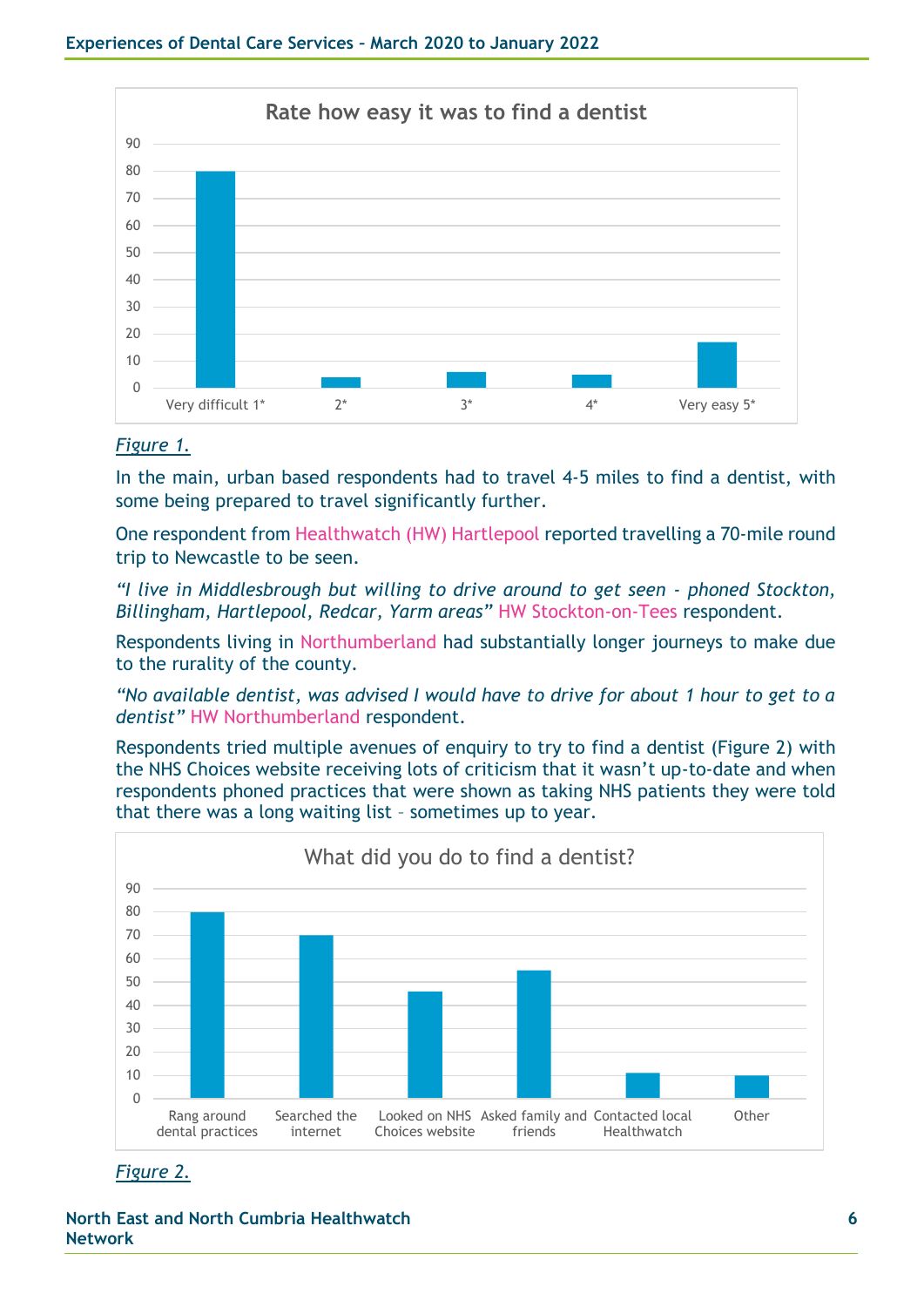63% of all respondents were looking for a dentist due to having a particular issue and just over two thirds of all respondents (68%) failed to find a dentist to meet their needs.

Half of our respondents tried other avenues of approach to get advice on dental care as shown in Figure 3 but overall finding a dentist to treat you on the NHS remained very difficult.



*Figure 3.*

### 2. 39% (312) told us about routine check-ups.

There was a roughly even split between respondents finding it difficult or very difficult and finding it easy or very easy to get a routine check-up (Figure 4).



*Figure 4.*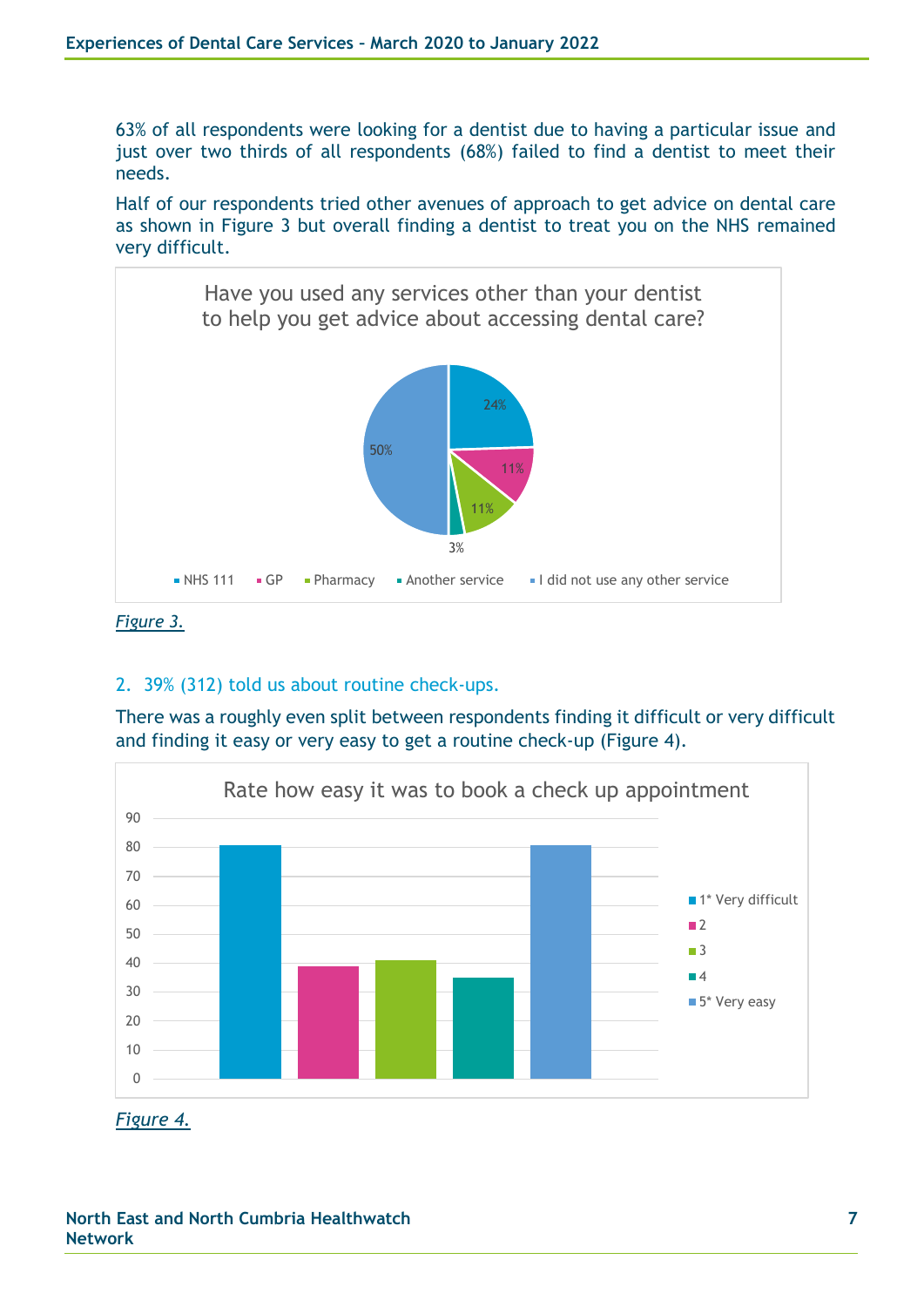Just under half of all respondents were happy with the length of time they had to wait for an appointment (Figure 5) despite over three-quarters of the respondents having to wait for more than a month to be seen (Figure 6). Rather shockingly, almost a quarter of respondents were still waiting to be seen for a routine check-up.







### *Figure 6.*

*"I would just like to have my routine check-up; it has been over 3 years since my last appointment"* HW South Tees

The vast majority of these experiences were with the same dentists the respondents had used prior to the start of the pandemic (87%).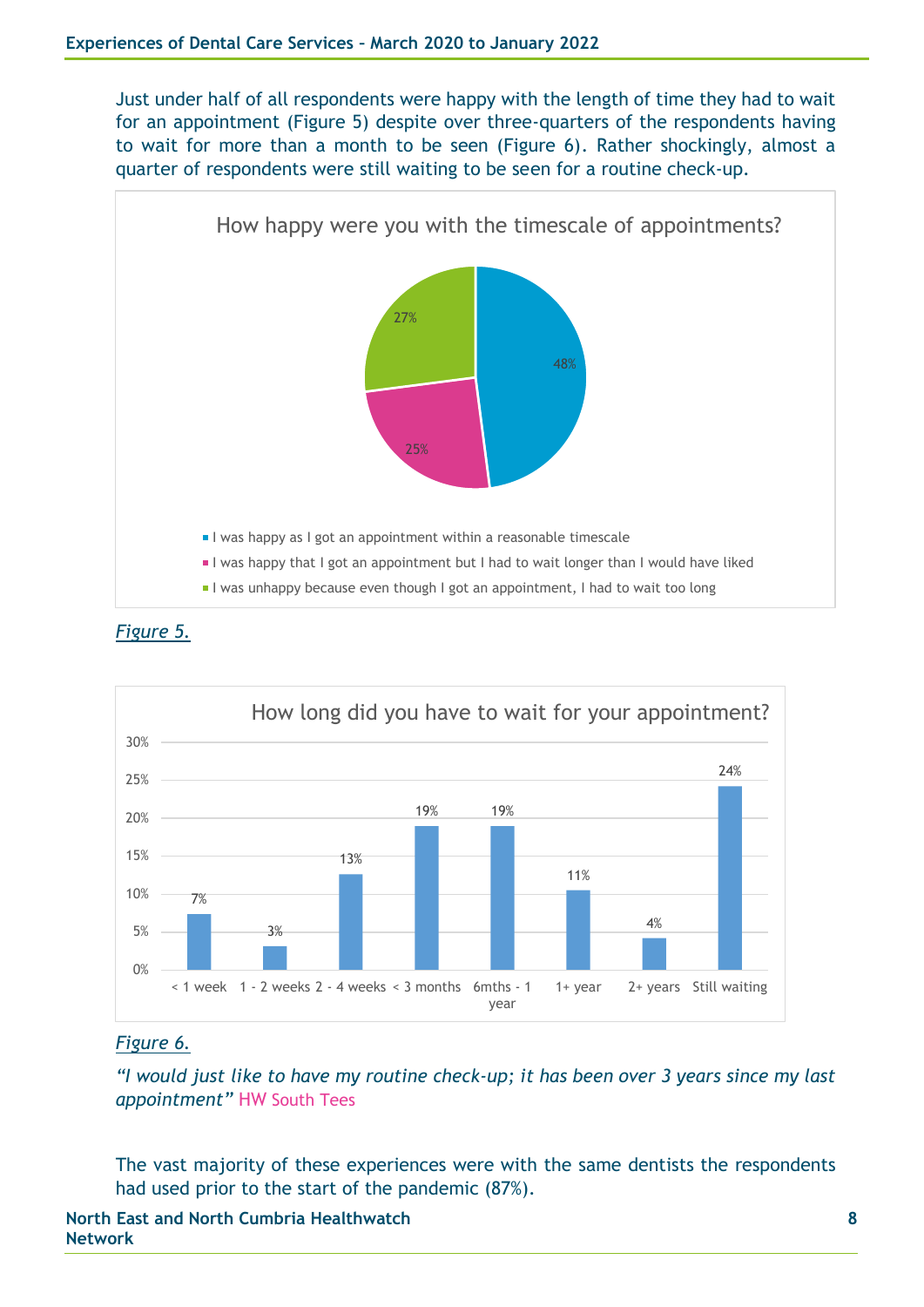We also asked whether since March 2020, they had to seek private dental care for a check-up because they couldn't get an NHS appointment. Again, the vast majority said 'No' (94%) but there were 6% of respondents who had had to use private dental care.

Lastly, for this section of the survey, we asked whether there was anything that could have improved their experience of getting a check-up appointment. The most common comments were along the lines of *"Actually getting an appointment"* and calls for more dentists, but there was a strong perception that private patients were getting prioritised. There were plenty of suggestions to improve the booking system, too.

*"Being able to book dentists on-line instead of having to call loads of numbers to receive the same message, 'no NHS patients only private'. Which I don't understand as there must be space if this is what is being offered."* HW Hartlepool respondent.

Better communication and not having last-minute cancellations were other areas of improvement suggested

*"My routine check-up was planned for March 2020 but was cancelled due to the pandemic. My dentist advised it would be rearranged once restrictions allow. I am still waiting to be contacted. Every time you call the automated voice message tells you that you will be booked back in when able. I appreciate there will be a backlog but there is no communication."* HW Stockton respondent.

*"Some up to date information and reassurance that I'm still registered with them"* HW South Tees respondent.

*"Apart from actually getting an appointment, it would have been helpful to know what time scale we are looking at for gradually catching up with cancelled appointments!"* HW Northumberland respondent.

*"Should have restarted appointments once they had the capacity. Used their text service to inform people that this had happened and would be contacted in due course and that you would not be taken off the books."* HW Hartlepool respondent.

3. 11% (87) told us about appointments for minor issues.

Similar to booking a routine check-up there was a roughly even split between respondents finding it difficult or very difficult and finding it easy or very easy to get an appointment for minor issues, although there was more of a veering towards it being more difficult (Figure 7).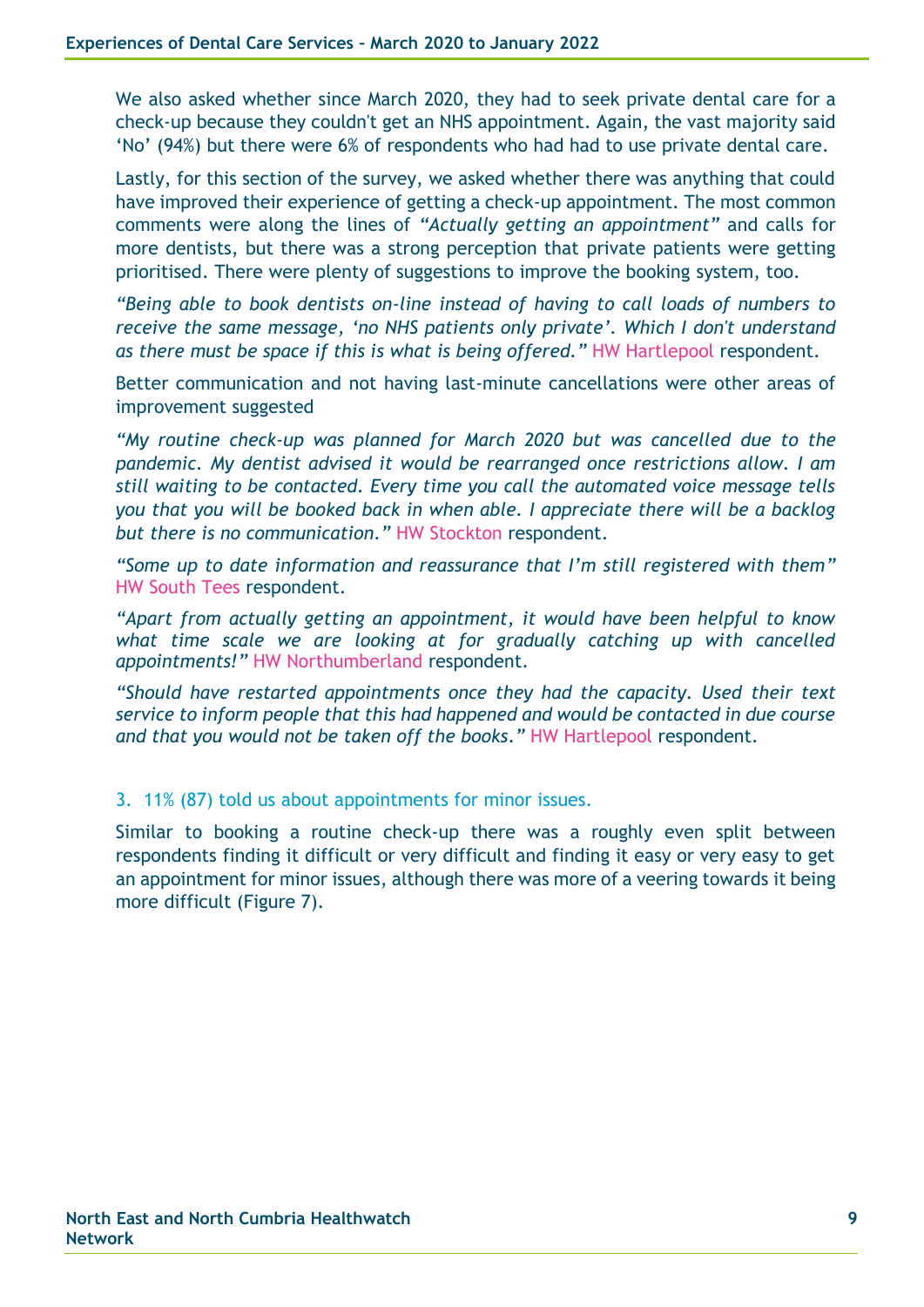



Respondents were generally needing fillings, or replacement fillings, and help with broken or chipped teeth in this section of the survey. Some respondents were pregnant women with bleeding gums.

Again, the length of time to wait for the appointment was an issue (Figure 8) with 57% feeling they had to wait too long for an appointment. Again, despite them needing actual treatment, there is a shockingly large proportion who are still awaiting an appointment – almost 1 in 5 respondents. One person has reported waiting over two and a half years. (Figure 9).



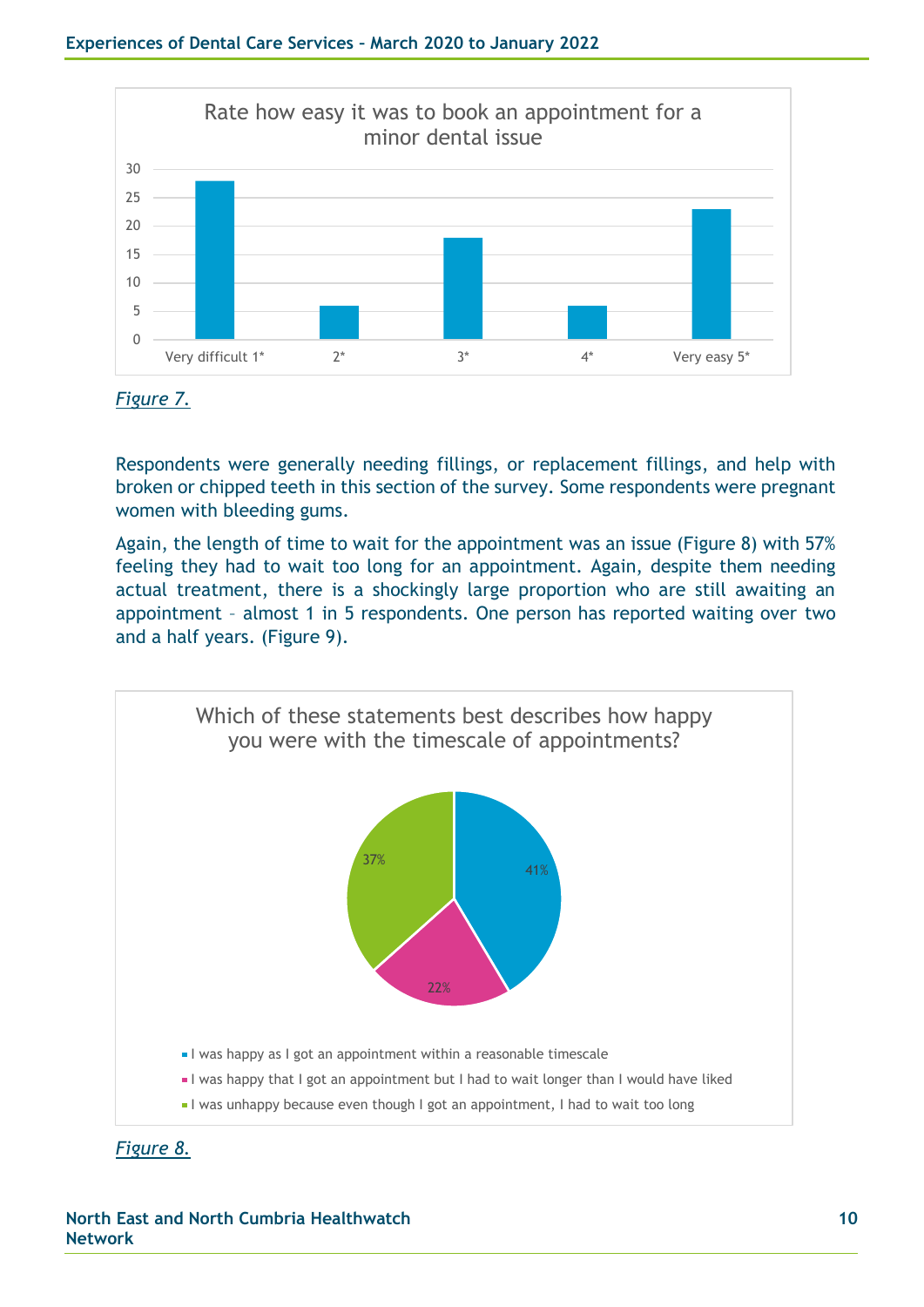

*Figure 9.*

Nevertheless, when asked to rate their overall experience of getting an appointment for minor treatment the sentiments leant more to being pleased with the services they received (Figure 10).

*"My dentist has been great once I could actually start having the appointments. I needed 4 fillings and 3 crowns, but this work should hopefully be finished by Christmas."* HW Northumberland respondent.





Like before, the vast majority of these experiences were with the same dentists the respondents had used prior to the start of the pandemic (91%).

We also asked whether since March 2020, they had to seek private dental care for minor treatment because they couldn't get an NHS appointment. Again, the vast majority said 'No' (96%) but there were 4% of respondents who had had to use private dental care.

**North East and North Cumbria Healthwatch Network**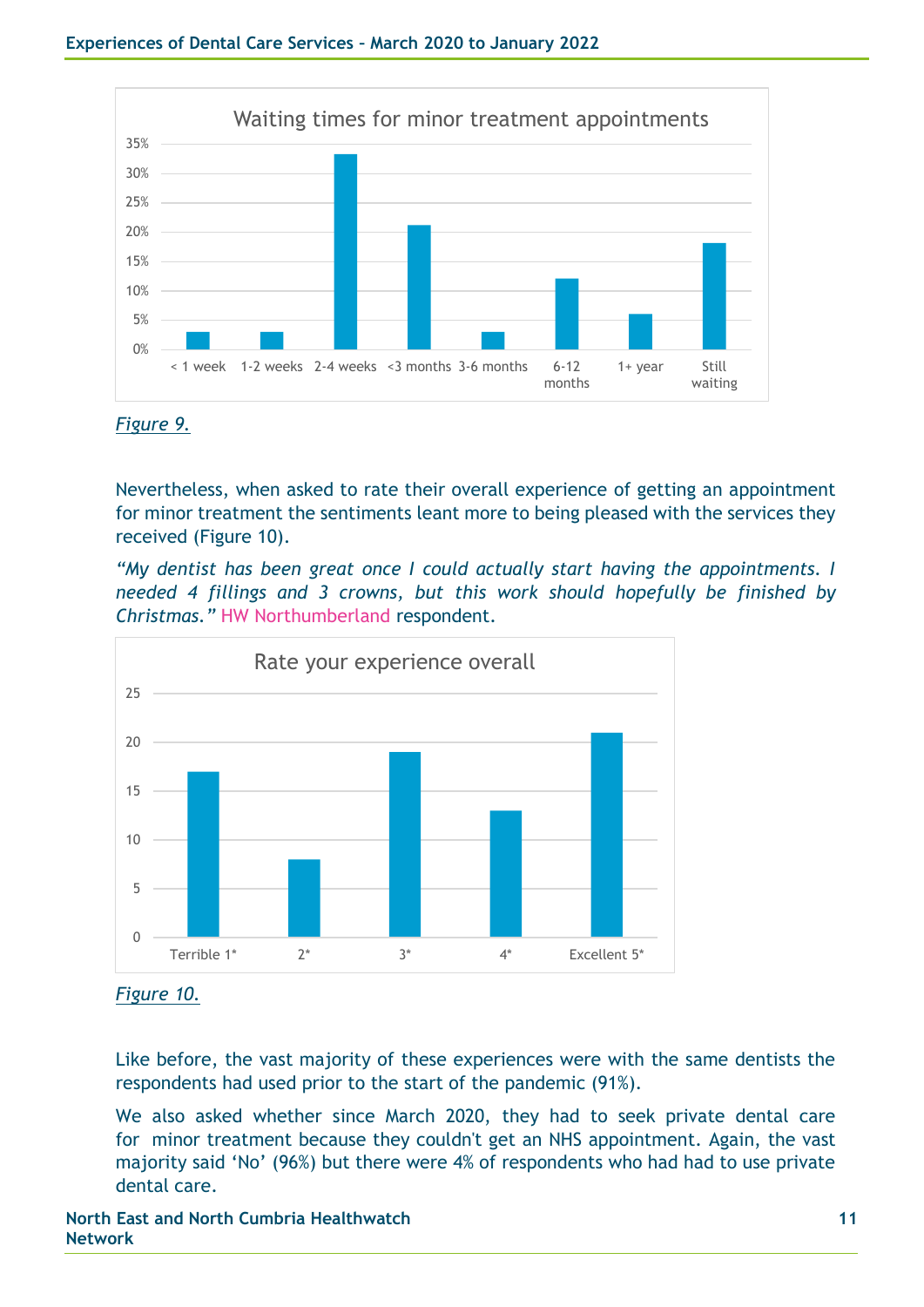Lastly, for this section of the survey, we asked whether there was anything that could have improved their experience of getting an appointment for minor treatment.

"Getting appointments quicker", "more dentists", "a better booking system" and "better communication" were the most common themes again. There were some comments about the customer service approach of some of the staff as well.

*"A more courteous approach from the dentist.", "Better trained and more empathetic receptionists instead of cold and rude"* HW North Tyneside respondents.

*"Better understanding of needs of disabled children attending practice"* HW Gateshead respondent.

The perception that private appointments were being prioritised didn't feature that much in this section.

4. 12% (98) told us about urgent appointments.

In this section of the survey, it was, again, a roughly even split between very difficult and very easy to book an appointment with a slight preference towards being easier (Figure 12).



*Figure 12.*

In this section of the survey almost all patients were in pain, with half the patients in severe pain, and only a tiny percentage were urgent or emergency appointments for another reason (Figure 13).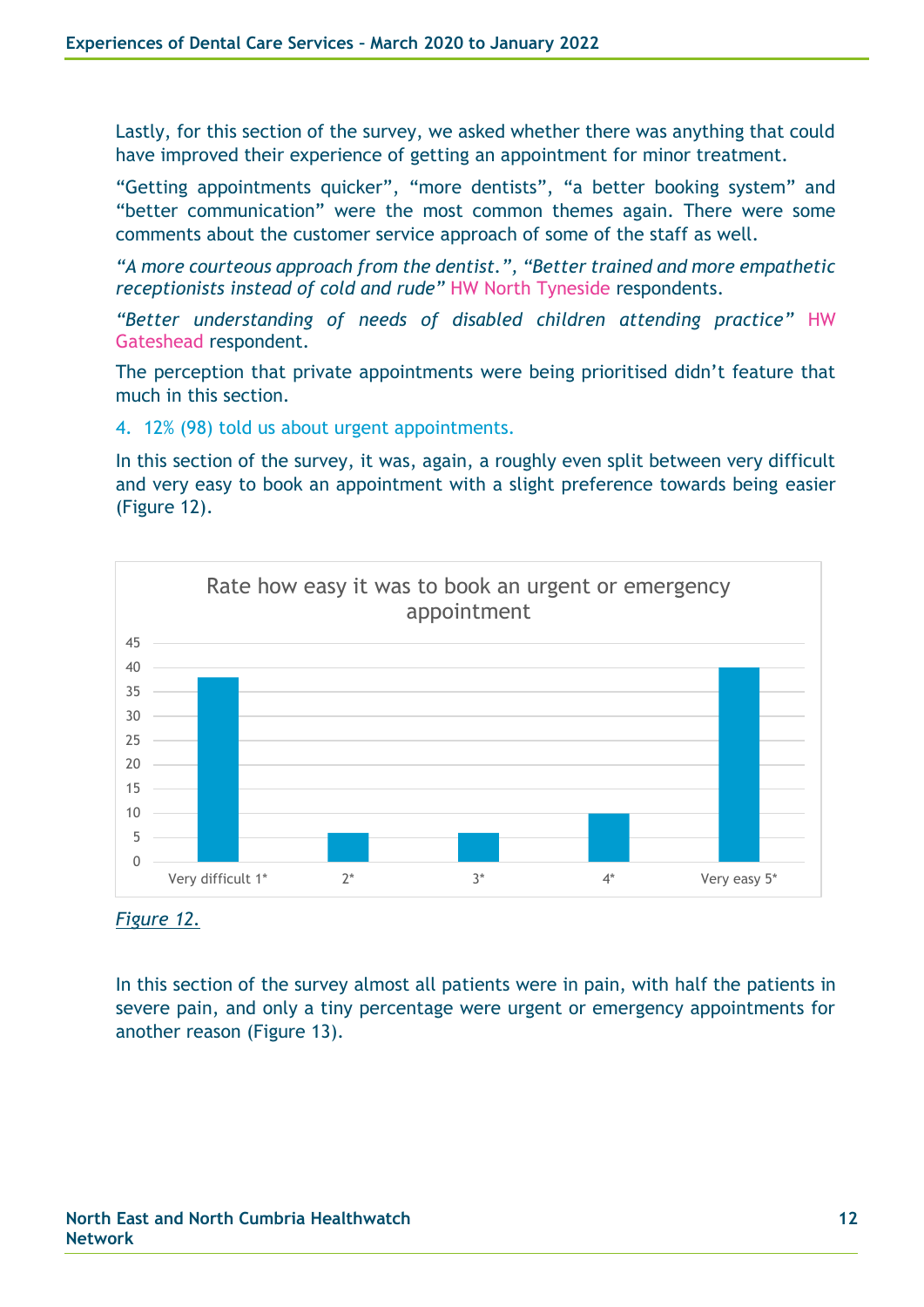

#### *Figure 13.*

Due to the level of pain involved appointment waiting times were much more satisfactory with just over half of respondents feeling happy with the length of time to get an appointment (Figure 14). However, just under half weren't happy and looking at the waiting times reported (Figure 15) it shows that some people had to wait for more than two days. HW Northumberland reported someone having to wait for 6 weeks for their urgent appointment and HW Darlington reported that some "*still haven't got an appointment or way forward for treatment for what they consider to be an urgent issue*."



**North East and North Cumbria Healthwatch Network** *Figure 14.*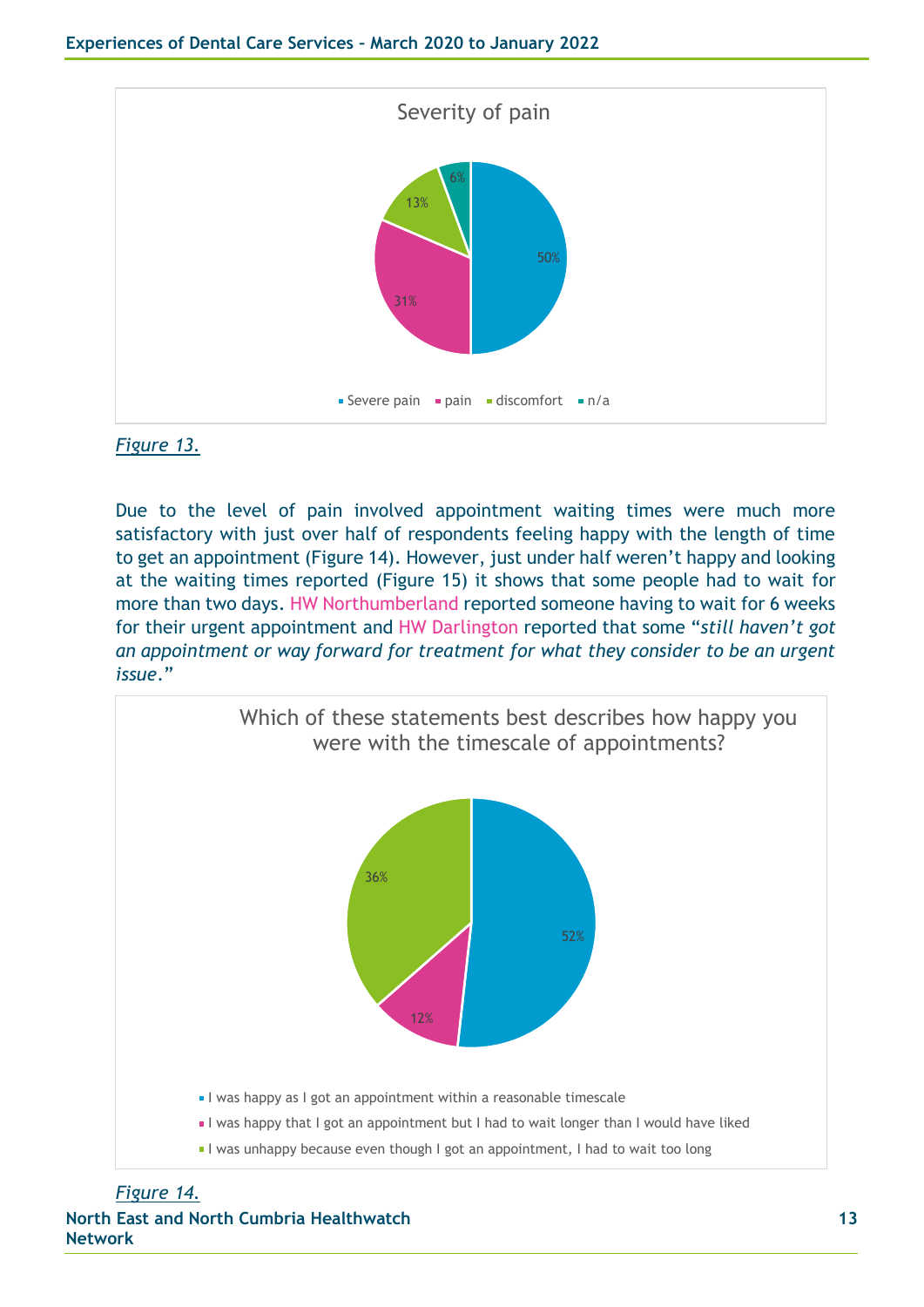

#### *Figure 15.*

The majority of respondents in this section reported that they received no self-help advice for their urgent issue whilst waiting (57%) and just over half were given clear information about who to contact and what to do if the situation got worse (51%).

Also, the impact of delays for minor treatments was captured in this comment,

*"I saw emergency dentist next day after using online 111 service, resulting in an extraction, it may not have had to come to this if I had seen my dentist and been treated for an abscess and infection sooner, but I could not get an appointment despite describing symptoms and pain."* HW Stockton respondent.

This showed in the overall satisfaction ratings with more responses being towards the unsatisfied end of the scale (Figure 16).



*Figure 16.*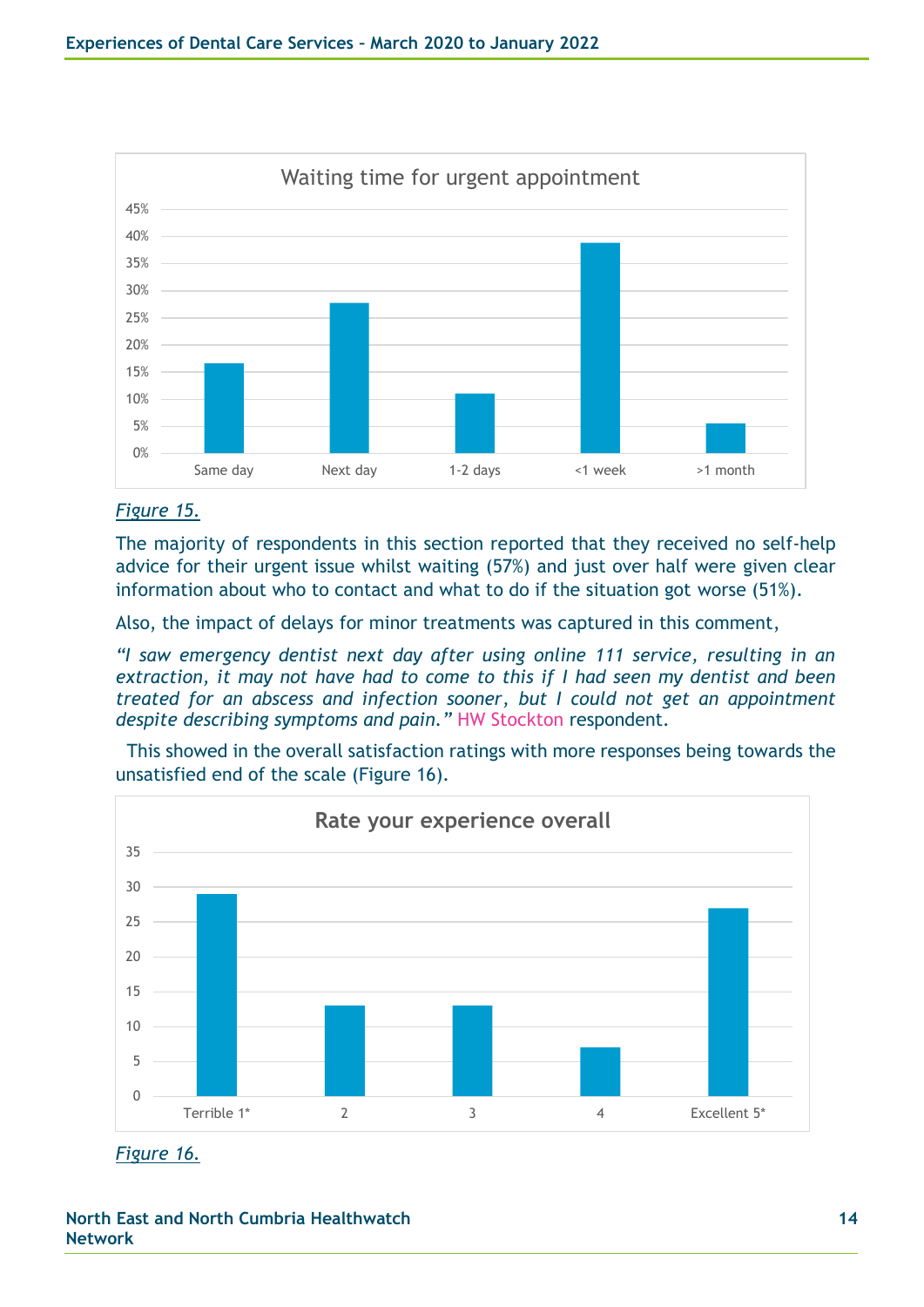We then asked whether they had accessed any follow up treatment and the majority said 'No'. However, almost a third of those who said no were unable to get follow up treatment despite needing it (Figure 17).



*Figure 17.*

Again, the substantial majority of patients remained with the same dentist they had used before for their emergency treatment (81%) although the proportion who answered 'No' to this question (11%) was greater than in previous sections.

We also asked whether since March 2020, they had to seek private dental care for urgent treatment because they couldn't get an NHS appointment. Again, the majority of respondents said 'No' but 15% said 'Yes', which is much more than in previous sections of the survey. Also, 23% of respondents in this section had called NHS111 for emergency dental care since March 2020.

In terms of what improvements could be made to their experiences of urgent medical care availability of appointments and speedier treatment came up strongly.

*"Not having to wait so long that the problem escalated. Alternate access to emergency appointments."* HW Darlington respondent.

The manner of the staff came up again as a concern,

*"Dentists (and Doctors) being a bit more humane and realising they are a service provider."* HW South Tees respondent.

*"It was just the attitude that was difficult to deal with when you are in severe pain. If you can't be helpful, just say so nicely there is no need to have such attitude to people who are asking for help."* HW Darlington respondent.

*"Rude receptionist"* HW North Tyneside respondent.

Cost was also a concern.

*"Improve appointment system. I ended up going into debt to pay for private care."* HW Gateshead respondent.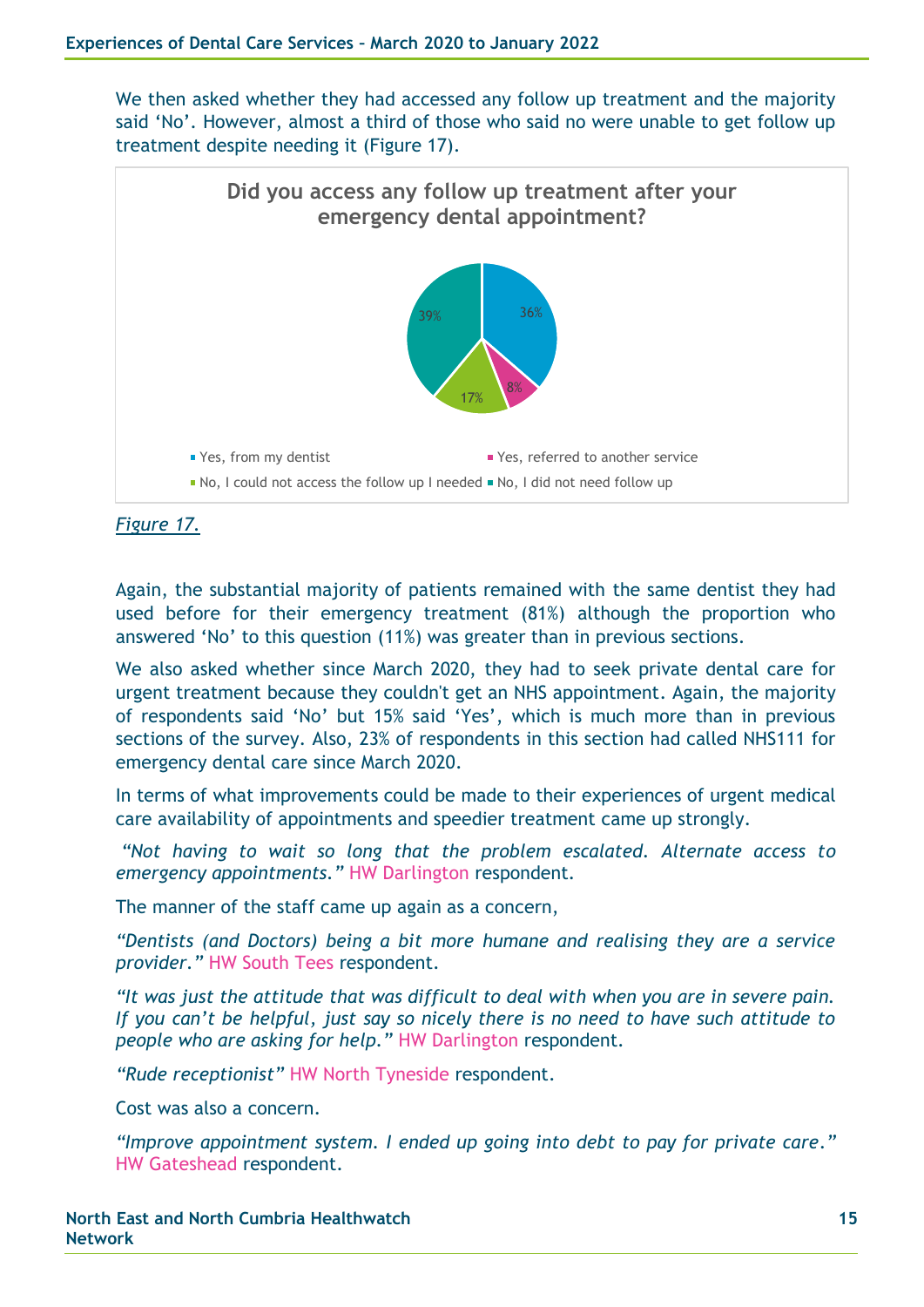There were several positive views though which shows some dental practices were getting it right.

*"I was very impressed by the level of covid security at the time, plus their willingness to get me in for the help I needed"* HW South Tees respondent.

*"No, my dentist is very good."* HW Stockton respondent.

*"Prompt dental treatment as I wanted this issue resolving before the Festive Period"* HW Hartlepool respondent.

5. 2% (16) told us about treatment at a dental hospital.

(Note: the sample size for this section of the survey is very small and results should be treated with caution, particularly as several LHW had no responses for this section.)

On the whole respondents found it easy to access treatment at a dental hospital (Figure 18).



*Figure 18.*

This came out in the satisfaction levels of waiting times with almost two thirds of respondents being happy with their waiting times (Figure 19). (We received insufficient data on how long waiting times actually were to be able to report waiting times meaningfully.)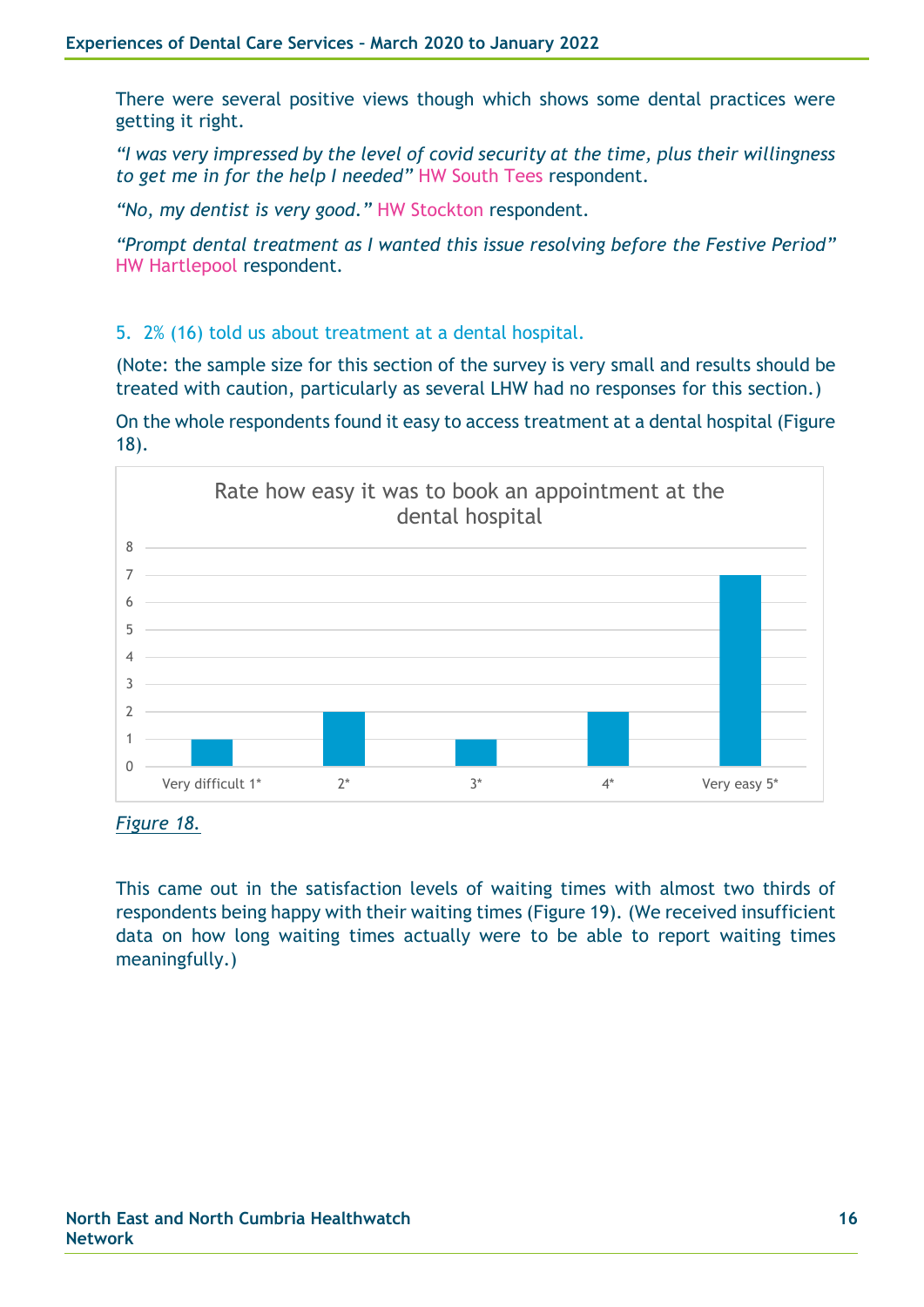

The majority of respondents were offered no self-help advice for their issue whilst waiting (56%) but almost threequarters of respondents were given clear information about who to contact and what to do if the situation got worse (73%).

Consequently, the overall satisfaction level was good (Figure 20).



### *Figure 20.*

Half of the respondents in this section accessed follow up treatment after their appointment at the dental hospital and the other half did not need follow up treatment. No one was unable to access needed treatment.

The vast majority were NHS patients with one respondent reporting they had been a combination of NHS and private.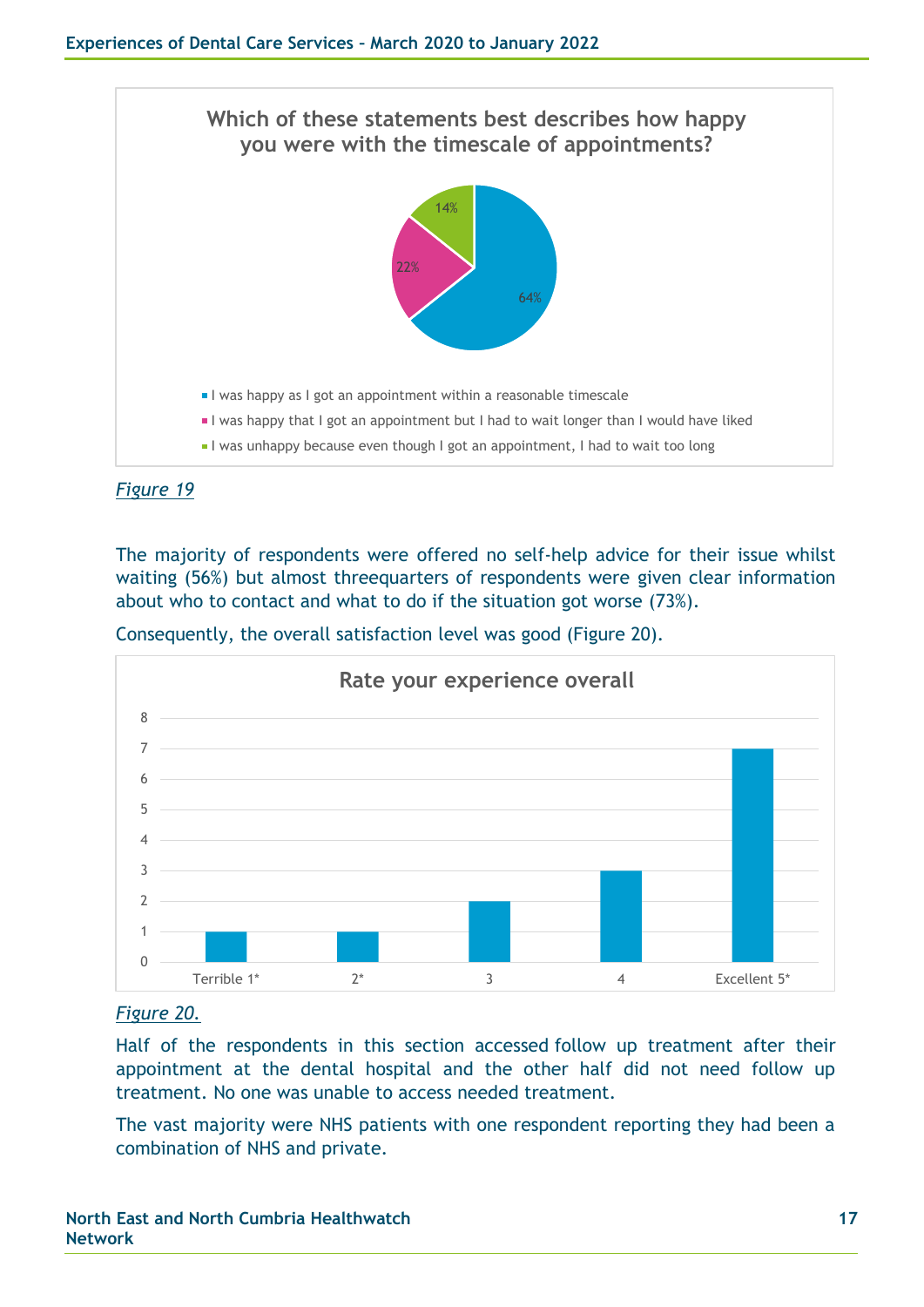There were only two responses to the question of what improvements could be made to their experiences of dental hospital.

*"I have 3 children and my husband works away. It would have been more convenient for me if I could have attended my local trust South Tees for treatment. I had to involve other people to help with school runs during a pandemic which was a challenge at the time." HW South Tees respondent*

*"Empathy would be nice, but truth be told, there's not a genuine ounce of compassion left in this sector. Money is all that matters to Dentists."* HW South Tees respondent.

### Additional feedback

We asked at the end of the survey for any other comments, and we had 128 comments which broke down into the following sentiments (Figure 21):



### *Figure 21.*

Unsurprisingly there were very strong themes about finding a dentist, the apparent reduction in NHS dentists since the start of the pandemic and being seen in an acceptable length of time.

*"There appears to be a shortage of local dental surgeries accepting NHS patients. Also, where patients are registered there is also a shortage of appointments. Even when an appointment is urgently required there is a necessity to wait. It appears that there only solution is to pay privately even with a surgery where you may be registered."* HW Hartlepool respondent.

Cost is another big issue with many people feeling they are being pressured into going private if they want to continue having dental treatment.

*"They need to be more accessible and affordable. I hadn't been for a while as I simply couldn't afford to pay. Now I'm left with no dentist"* HW North Tyneside respondent.

*"The cost of "NHS" charges now equates to dental plan charges so if you can afford dental treatment, you're likely to receive it."* HW Northumberland respondent.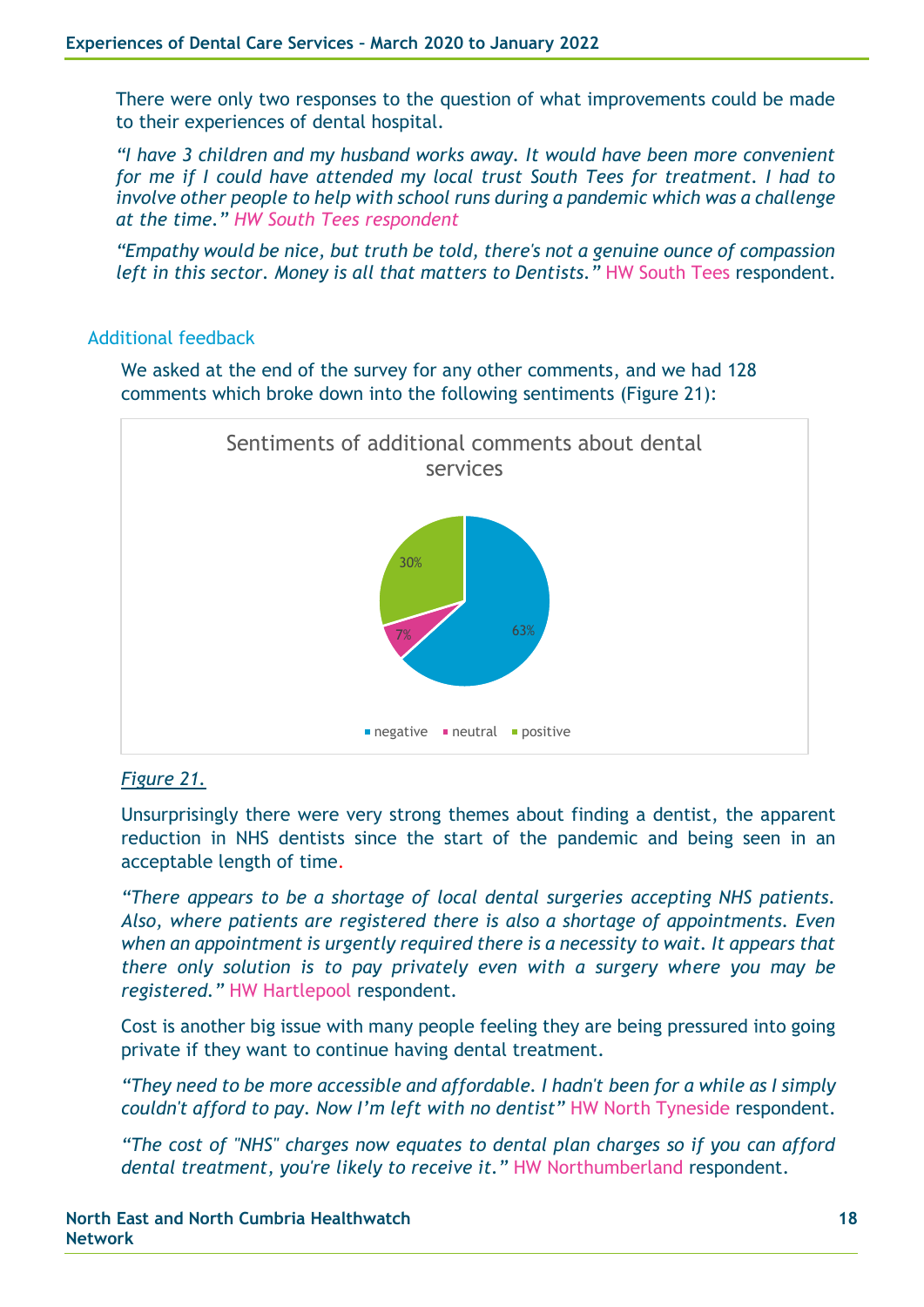*"If a practise will take on private patients (there is room for that) then why can't they take on NHS patients? Paying extra for the same level of care. Not acceptable."*  HW Hartlepool respondent.

*"I am hugely concerned that my teeth have not been checked for 2 years. I have been going to that dentist for a few years now and have had no issues at all. But finding ANY emergency dental services in the past two years has been near on impossible. It feels like I am being pushed towards private care, which I cannot afford."* HW South Tees respondent.

There were positive sentiments too. These comments were around the Covid-19 safety measures,

*"Fast efficient and safe covid treatment."*

*"The Practice had put very safe covid measures in place and I felt safe and comfortable - I have been back for 2 check-ups and hygiene treatment since."* Both HW Hartlepool respondents.

*"[Dentist] has always been excellent for me and my family, even fitting my daughter in who'd been out the country for 7 years."* HW Stockton respondent.

*"Park Road are always very helpful, they do their best to make appointments to suit everyone to fit around work or family commitments." HW South Tees respondent*

*"No. I can only state again that I am very pleased"* HW South Tees respondent.

*"I am very happy with the service I've received from my practice since January 2021"*  HW Northumberland respondent.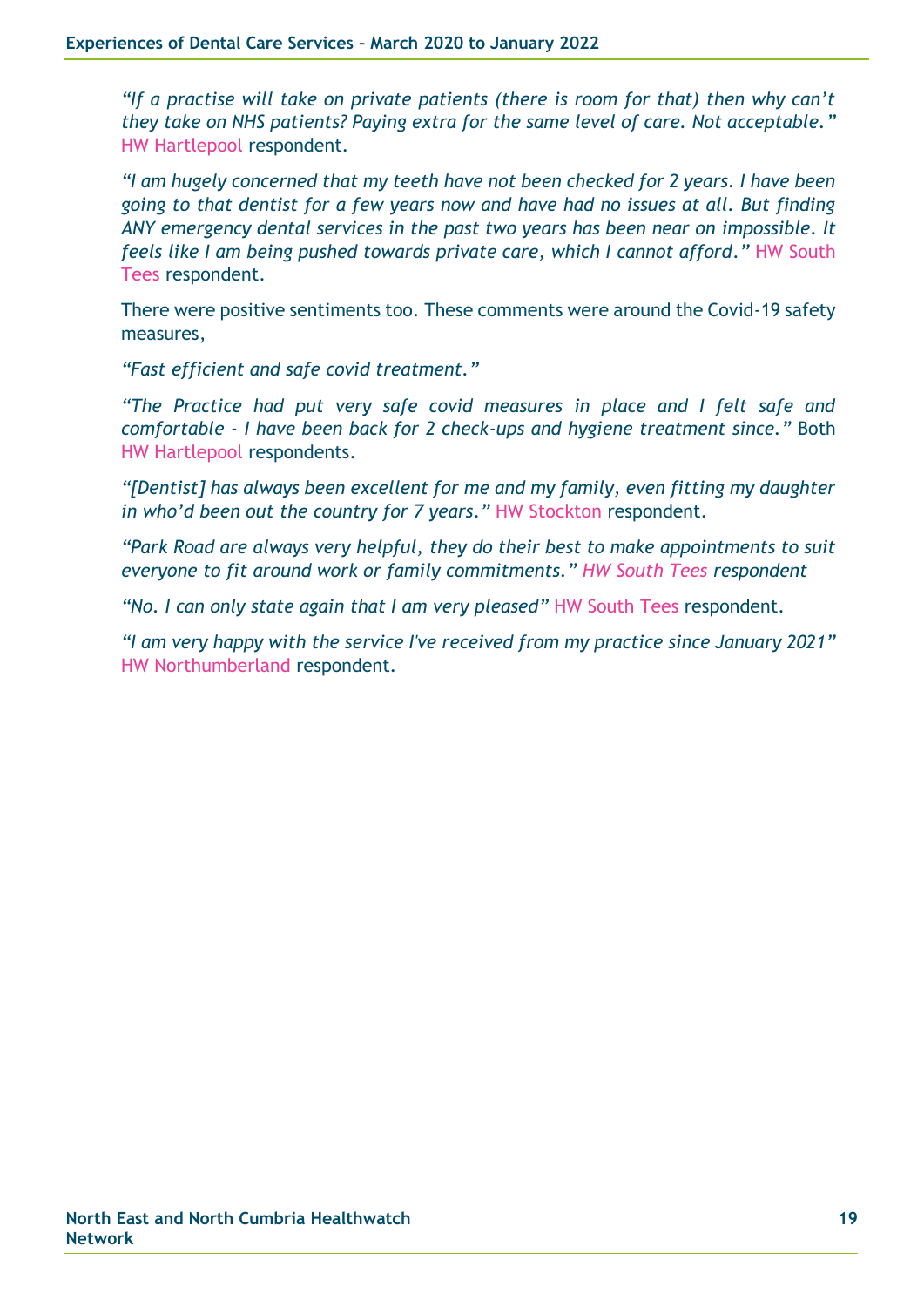# **Dental practices' survey**

36 dental practices responded to our volunteers.

Just under half were accepting new NHS patients (42%).

Figure 22 shows the approximate waiting times for new NHS patients to get a routine appointment. The majority of patients should have to wait less than 2 months (64%) and 89% less than 6 months.



#### *Figure 22.*

The vast majority of dental practices ask about a patients' symptoms and/or pain levels before allocating an appointment (92%). Only 8% of dentists were allocating on a 'first come, first served' basis.

74% of practices were seeing private patients whereas only 24% were exclusively NHS patients.

HW South Tees reported that, *"One dentist has stopped seeing private patients to enable to get through the backlog of NHS patients."*

71% of practices offer private appointments if they have no remaining NHS ones left.

Figure 23 shows the approximate waiting times for new private patients to get a routine appointment. The large majority of patients should have to wait less than 2 months (86%) and all patients are seen within 6 months.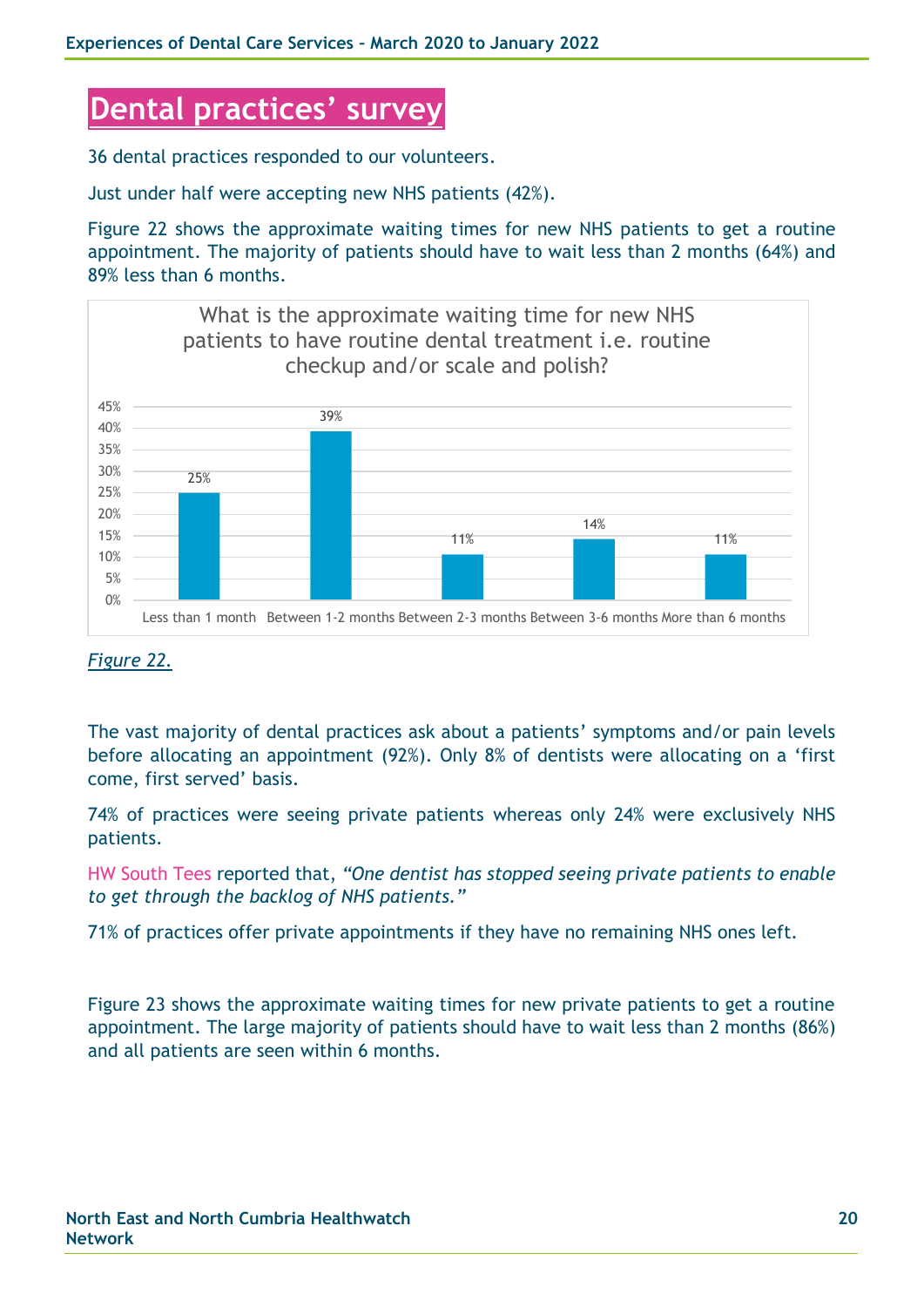

#### *Figure 23.*

Just over half of practices do not signpost patients to other dentists if they have no more NHS appointments left (52%).

In response to the question, "Has covid affected your practice at all?" HW Darlington's dental practices replied,

*"Not at all."*

*"Initially closed but caught up now."*

*"Closed for three months, gave telephone advice, Opened at 40% capacity, now at 60% capacity."*

*"Longer wait, used to be one month, now four to five month wait. Patients get frustrated and take it out on staff."*

*"Hugely. Backlog of check-ups. Struck people off who hadn't been seen since 2017."*

*"Extended opening times."*

HW Hartlepool's dental practices replied,

*"Diaries are inundated with emergency/urgent appointments, some of whom have not attended in many years and have high dental needs. We are having to prioritise these over other patient appointments and recalls and as such there is a large backlog of patients to see putting pressure on the service."*

*"We have been an Urgent Dental Centre during the pandemic, meaning we have been able to see non-registered patients in emergencies under the NHS. There has been dedicated time in our diaries for this. The private appointments we offer are outside of our NHS contracted hours or completed by dentists without an NHS contract at the practice."*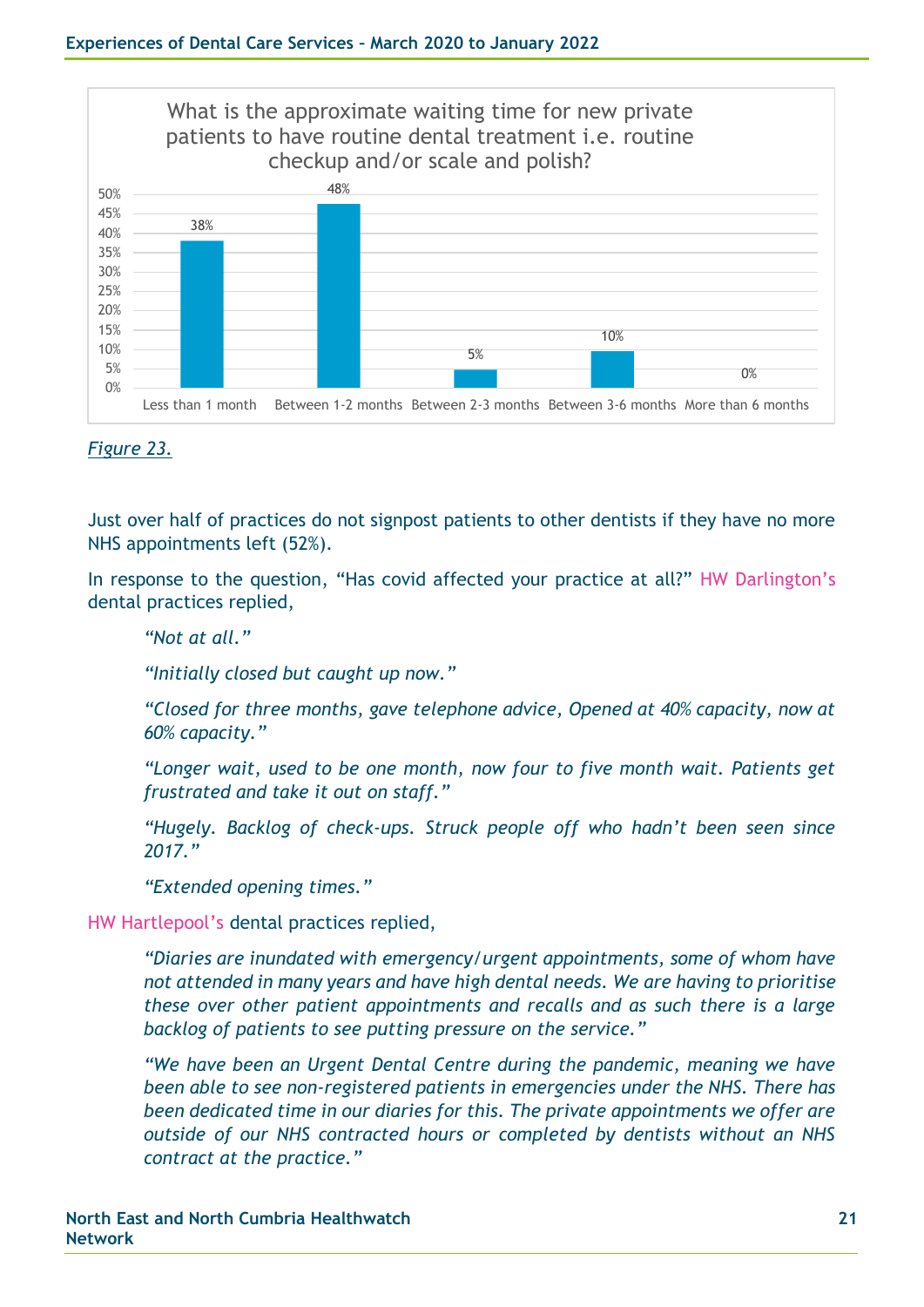HW Northumberland's dental practices replied,

*"Limited extent of treatments. Since Covid have to triage patients. If cannot offer appointment advise patient to contact 111 service"*

*"Cannot take on more NHS Patients."*

*"Grateful for receipt of free PPE."*

*"Before COVID could offer appointments within 2 to 3 days Now can only offer for emergency treatment. Less time for treatment of patients - more time spent on cleaning etc."*

*"New PPE and guidance; fixed period when unable to have patients in. This has changed as time moved on with reduced fallowed periods. Aerosol treatments lead to greater time to clean to safeguard patients and staff. Big gaps between treatments on occasions reducing numbers of patients seen."*

*"Considering employing an additional dentist.* 

*"Difficult to give a service to everyone requesting treatment due to constraints imposed. Less time for patients more time on cleaning safeguarding etc. e.g. before covid the waiting time for an appointment was "a few days"- now can only offer emergency appointments. Have extended opening hours to cope with demand hence consideration of employing extra staff."*

*"Difficult. NHS practices finding difficulty to take on new patients due to the backlog currently.".*

*"Always take on a child if no NHS practice - high risk children and adults. New variants - 85% NHS targets in next 3 months - unachievable. NHS dental contract needs reviewing as unattainable."*

*"NHS put targets on us, dental activities. Though reduced, difficult to achieve due to restrictions of Covid - concerns about safety of your staff and patients. In Northumberland difficult to recruit new dentists due to rural area - shortage of practitioners - therefore difficult to cover the demand."*

HW South Tees' dental practices replied,

*"See approx. 5-6 emergency appointments per day due to cleaning etc. Prior to Covid was 40 appointments per day."*

*"Logistics of cleaning, fallow time, not having people in and out same time. We are back up to seeing 30-40 patients per day again as we did prior to Covid."*

*"Covid has massively affected how many people we can see. Our waiting room used to be packed, we used to see 25/30 patients and now its 7-10 due to cleaning and time needed for each appointment."*

*"Very busy trying to get through our backlog resulting from Covid, if people ring up and haven't been sent a reminder, we are booking them in to be seen."*

Only one of HW Stockton's dental practices replied, but they summarise the whole situation for NHS dentists,

**North East and North Cumbria Healthwatch Network**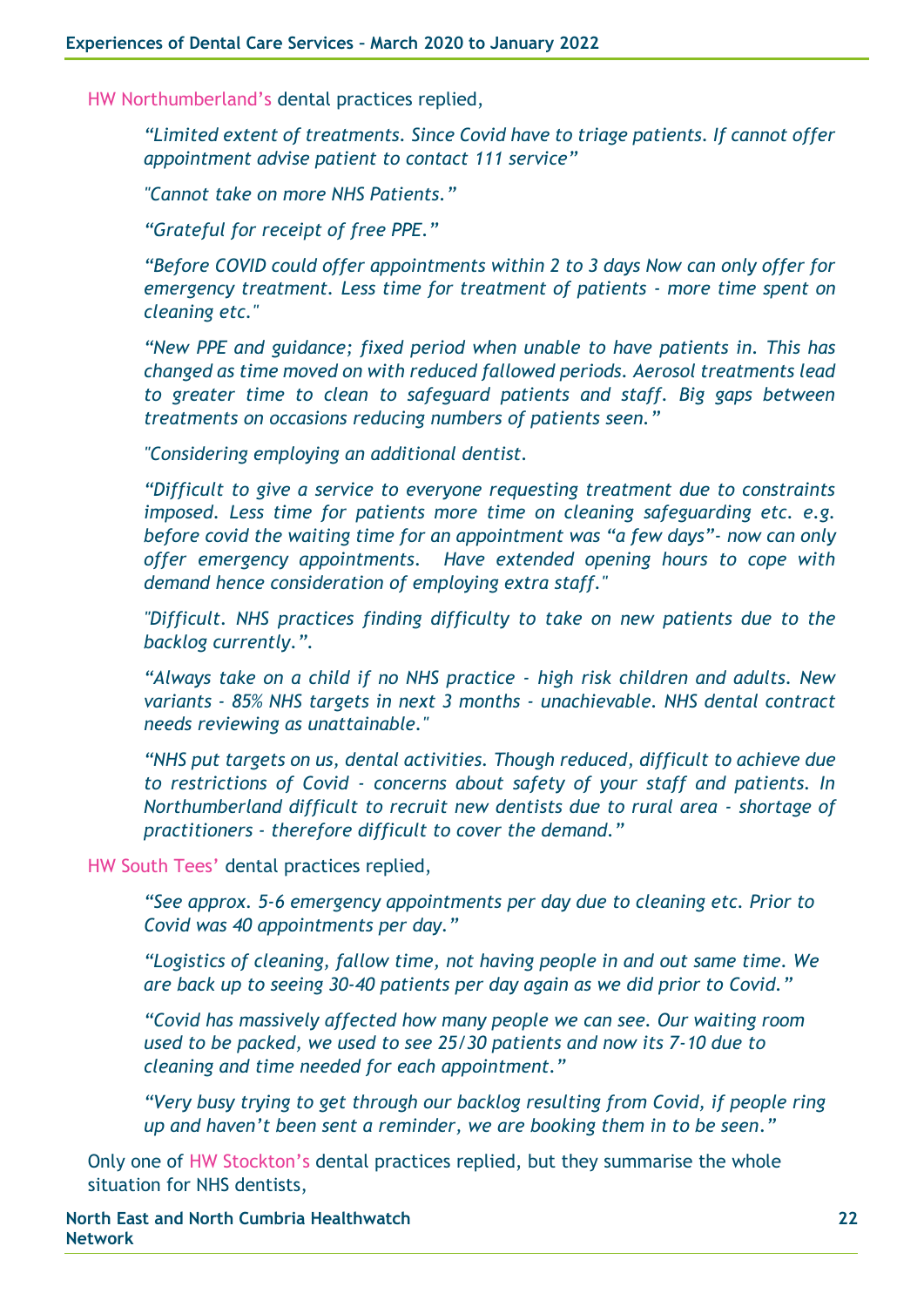*"Covid has been a nightmare. There are strict guidelines to follow so we are so far behind with appointments. All patients feel like they are a priority and everyone one of them is important to us. Patients who usually require very little treatment or cleaning now need intense cleaning due to the pandemic and delay to check-ups. Or patients who had a problem with a tooth are now suffering extra problems after having to wait so long. Also, when our staff are off sick or have to isolate it has a knock-on effect."*



Please see Appendix 1 for demographic breakdown.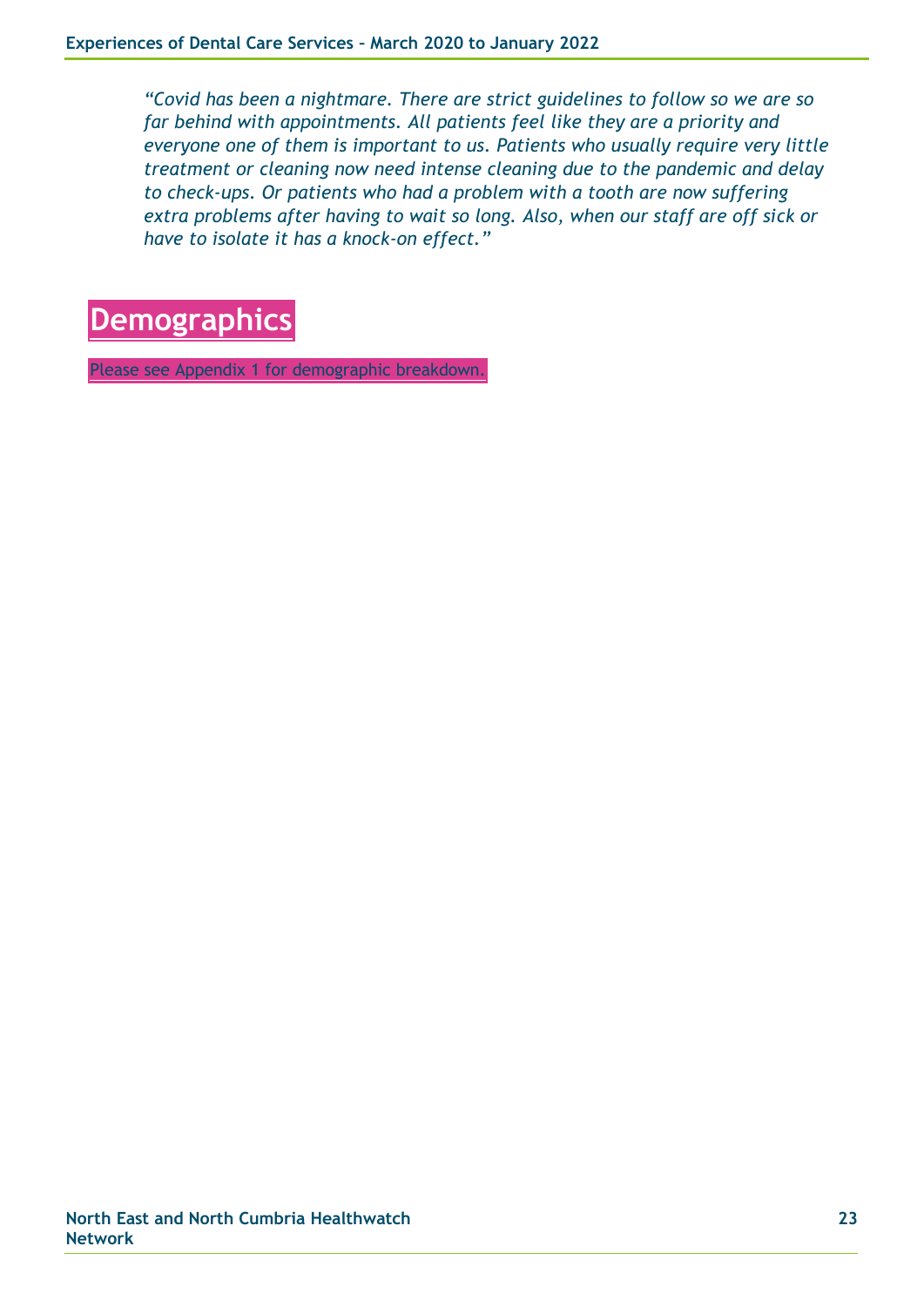# **Conclusions**

The findings within this report highlight that whilst there are good experiences of dental care in the North East of England, general feedback indicates that staffing shortages, and historic concerns within the dental system are adversely impacting public dental health. In addition, additional Health and Safety measures, whilst welcome and necessary, are leading to delays in treatment. It seems from our dental practice survey that dental teams are doing their best to see and treat as many patients as possible in the time allowed and with limited resources.

Residents are becoming increasingly frustrated about being able to find an NHS dentist willing or able to take them on as new patients. Many people who have been successful in being taken on, or who were already established with their local dental practice, feel they are waiting too long for an appointment for minor dental treatment. This is having a knockon effect with dental problems getting worse so that it becomes necessary for urgent treatment rather than being nipped in the bud.

There are some clear indicators of areas where improvements could be made including ensuring NHS Choices website contains up to date information, providing supportive advice to patients who are on waiting lists and often in discomfort, and improving NHS 111 advice and information.

Improved communication from dental practices to keep patients up to date with what is happening, and to provide immediate advice and support for those on waiting lists where they are experiencing pain would be welcomed by the public.

Perhaps the most important indicator is that it is clear that there are too few NHS dentists available to service the needs of the North East population. We urge NHS England to make dentistry reform a top priority otherwise there will be repercussions for the life-long health of current and future generations, particularly among the most disadvantaged communities in our region.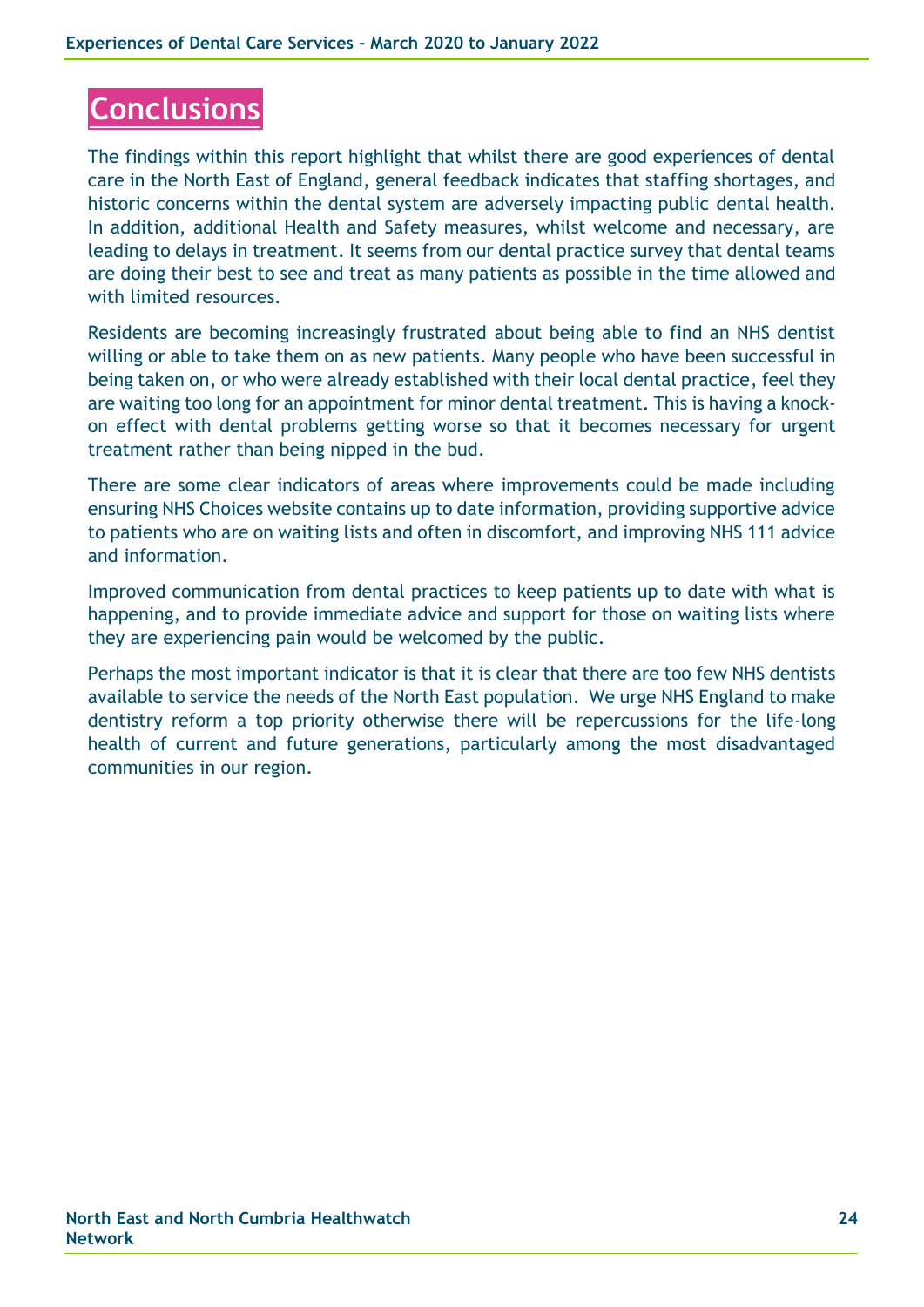# **Next steps**

Use our findings to:

- Influence the North East and North Cumbria Integrated Care System (NE&NC ICS), local service providers, and NHS England to improve access to NHS dentistry.
- Inform the national picture through sharing our findings with Healthwatch England who are calling for reform of the NHS dental contract alongside the British Dental Association (BDA).

Compare with Healthwatch England's latest report, 'What people have told us about dentistry: A review of our evidence - April to September 2021' can be found here:

[20211014\\_HWE Dentistry Update Dec 2021.pdf \(healthwatch.co.uk\)](https://www.healthwatch.co.uk/sites/healthwatch.co.uk/files/reports-library/20211014_HWE%20Dentistry%20Update%20Dec%202021.pdf)

• Maintain our support to service users encouraging them to interact and share their views directly with providers.

# **Acknowledgements**

Thank you to everyone that has helped us with our consultation for this report including:

Members of the public who shared their views and experiences with us

All our amazing staff and dedicated volunteers

The dental practices that significantly contributed to our work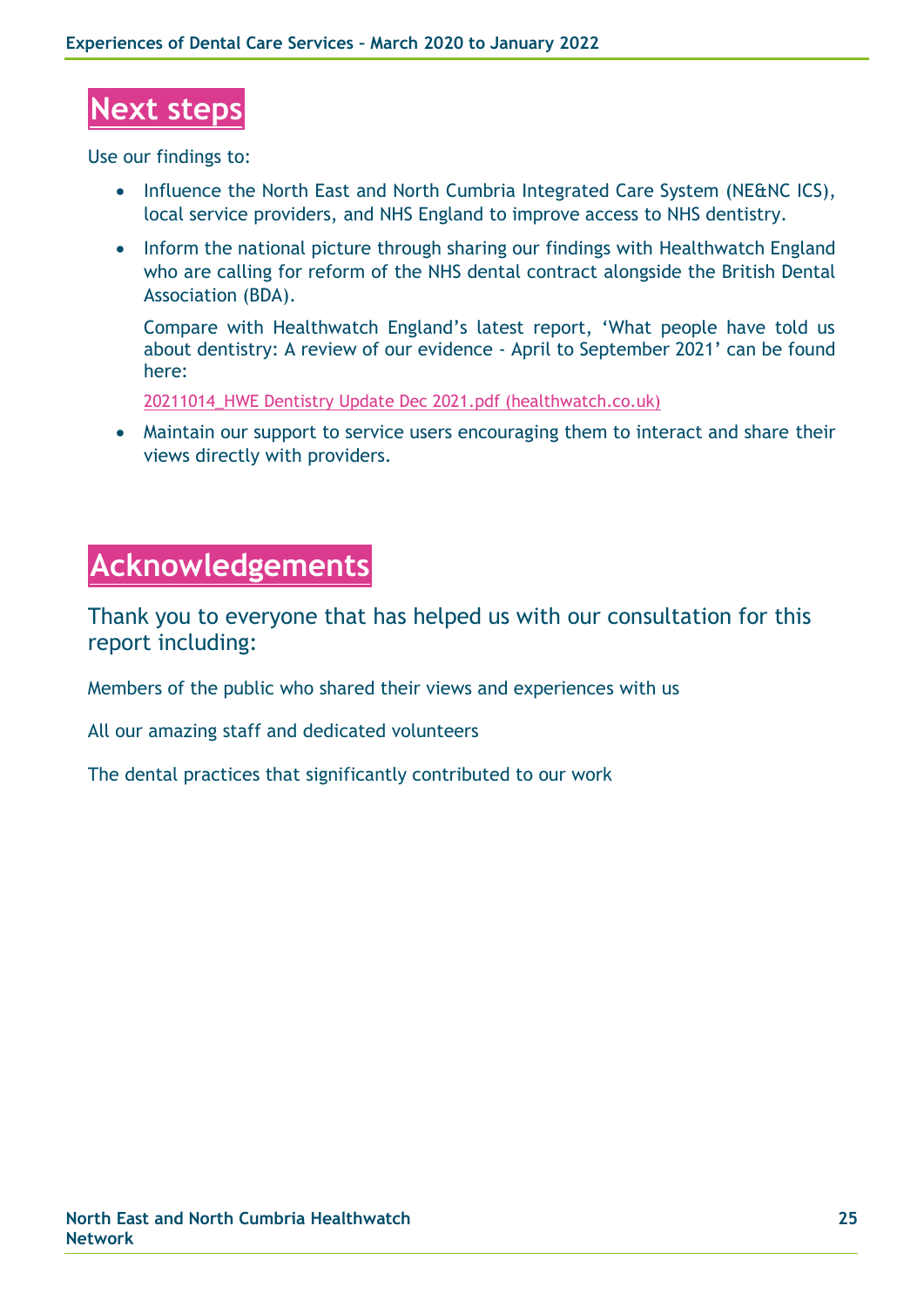# **Appendix 1**

### **Demographics**

| 1. Age category       | <b>Participants</b> |
|-----------------------|---------------------|
| 13 - 17 years         | 4                   |
| 18 - 24 years         | 19                  |
| 25 - 34 years         | 57                  |
| 35 - 44 years         | 89                  |
| 45 - 54 years         | 121                 |
| 55 - 64 years         | 90                  |
| 65 - 74 years         | 77                  |
| 75+ years             | 29                  |
| I'd prefer not to say | 8                   |

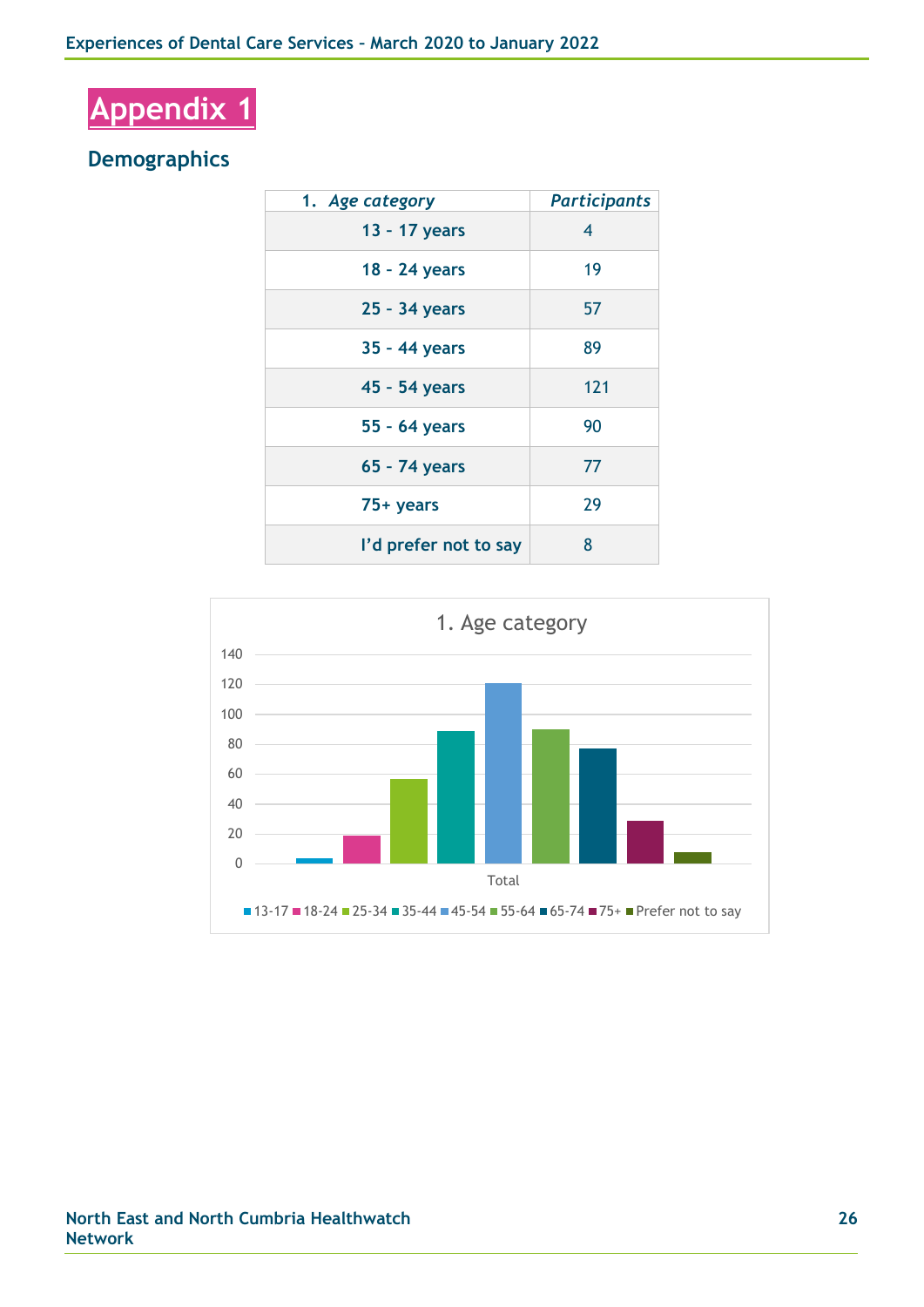| 2. Gender             | <b>Participants</b> |
|-----------------------|---------------------|
| Man                   | 109                 |
| Woman                 | 381                 |
| <b>Intersex</b>       | 0                   |
| <b>Non-binary</b>     | 10                  |
| <b>Other</b>          | N                   |
| I'd prefer not to say | 6                   |

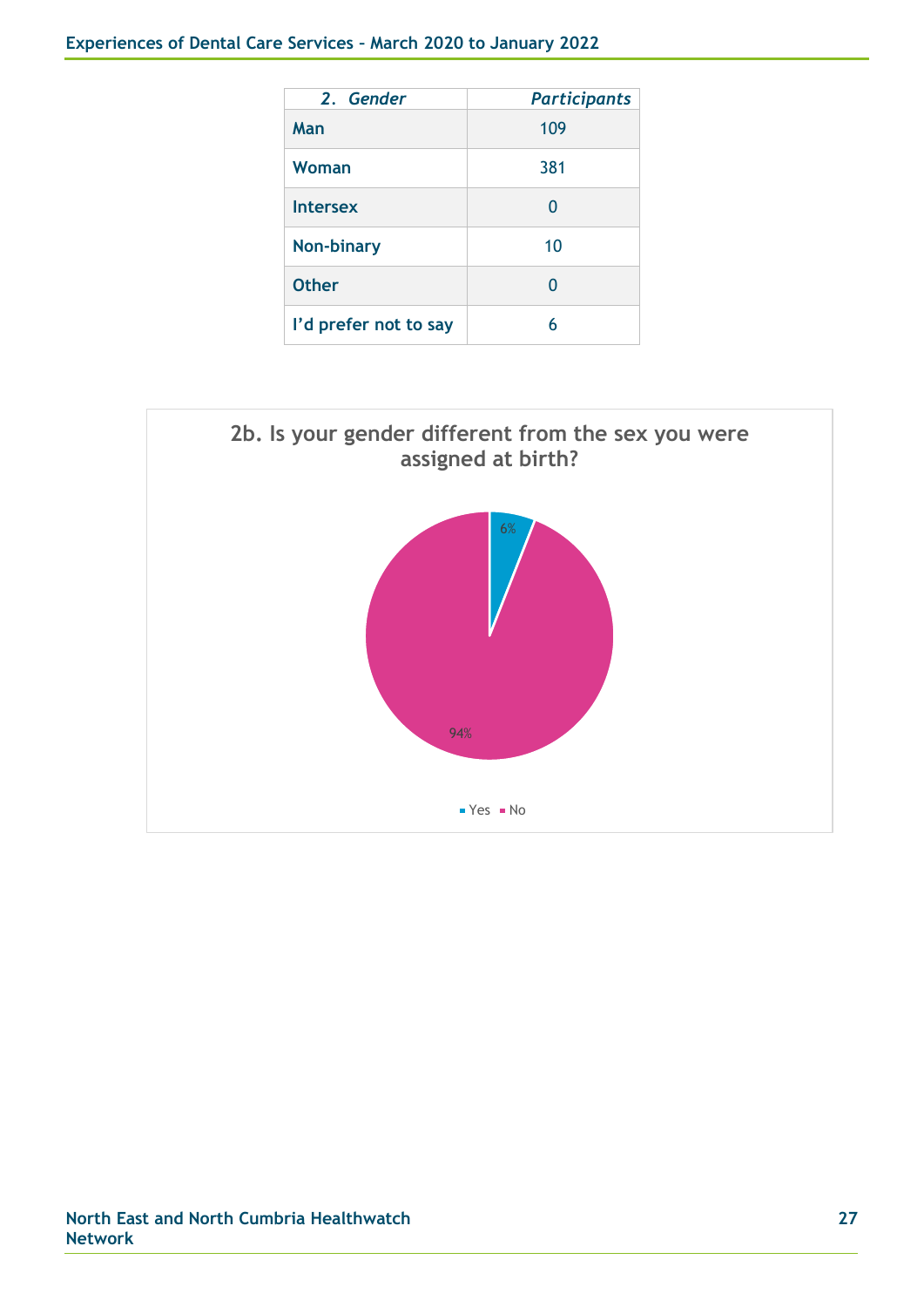| 3. Ethnic background:                                                           | <b>Participants</b> |
|---------------------------------------------------------------------------------|---------------------|
| <b>Arab</b>                                                                     | 0                   |
| Asian / Asian British: Bangladeshi                                              | $\Omega$            |
| Asian / Asian British: Chinese                                                  | 2                   |
| Asian / Asian British: Indian                                                   | 1                   |
| Asian / Asian British: Pakistani                                                | 1                   |
| Asian / Asian British: Any other Asian / Asian British background               | 0                   |
| <b>Black / Black British: African</b>                                           | 3                   |
| <b>Black / Black British: Caribbean</b>                                         | $\overline{0}$      |
| Black / Black British: Any other Black / Black British background               | 1                   |
| <b>Gypsy, Roma or Traveller</b>                                                 | 0                   |
| Mixed / Multiple ethnic groups: Asian and White                                 | 0                   |
| Mixed / Multiple ethnic groups: Black African and White                         | 0                   |
| Mixed / Multiple ethnic groups: Black Caribbean and White                       | 0                   |
| Mixed / Multiple ethnic groups: Any other Mixed / Multiple ethnic<br>background | 1                   |
| White: British / English / Northern Irish / Scottish / Welsh                    | 425                 |
| <b>White: Irish</b>                                                             | 4                   |
| White: Any other White background                                               | 29                  |
| Another ethnic background                                                       | 1                   |
| I'd prefer not to say                                                           | 10                  |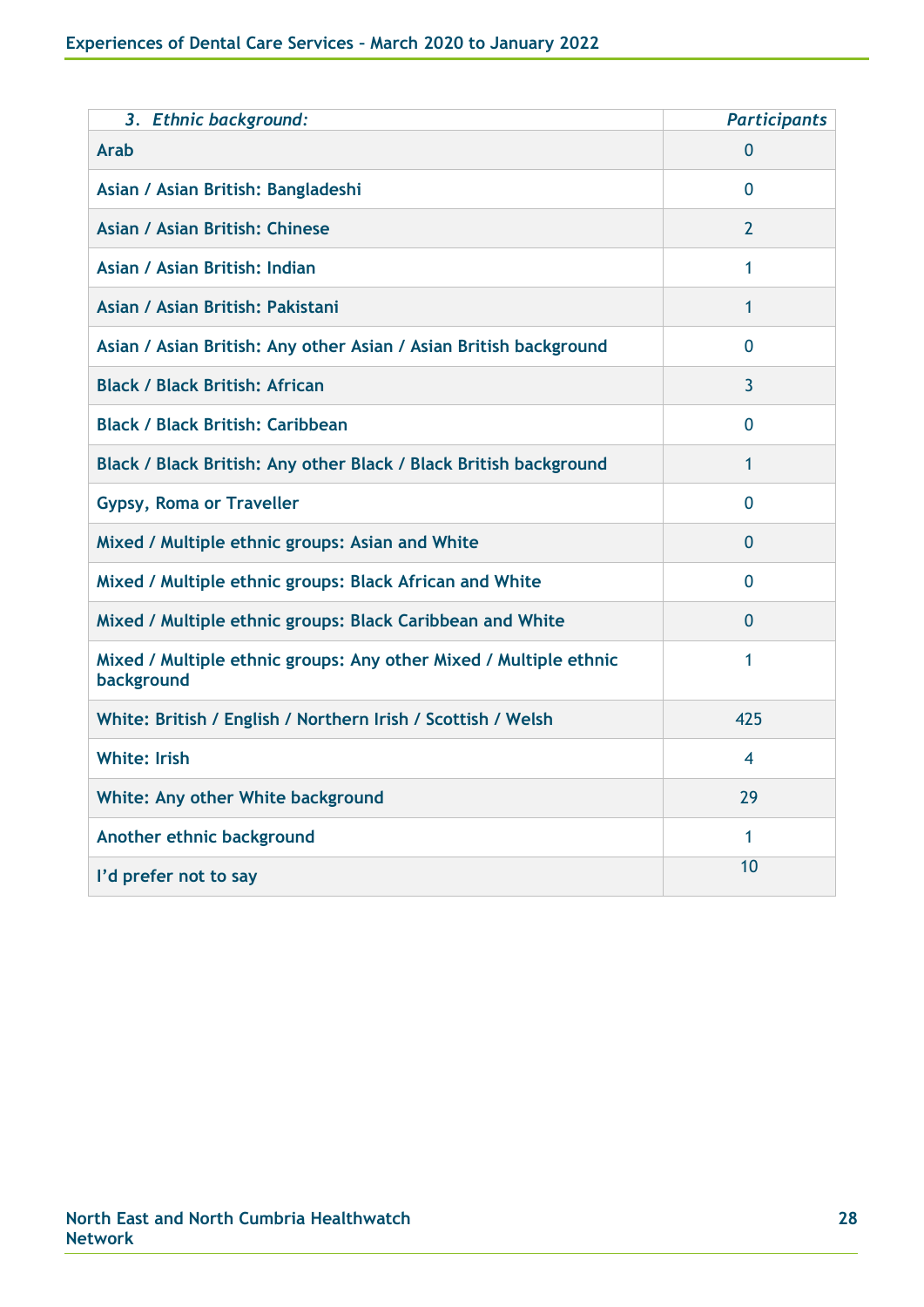



 people declared they had a long-term health condition, 346 said not and 19 preferred not to say.